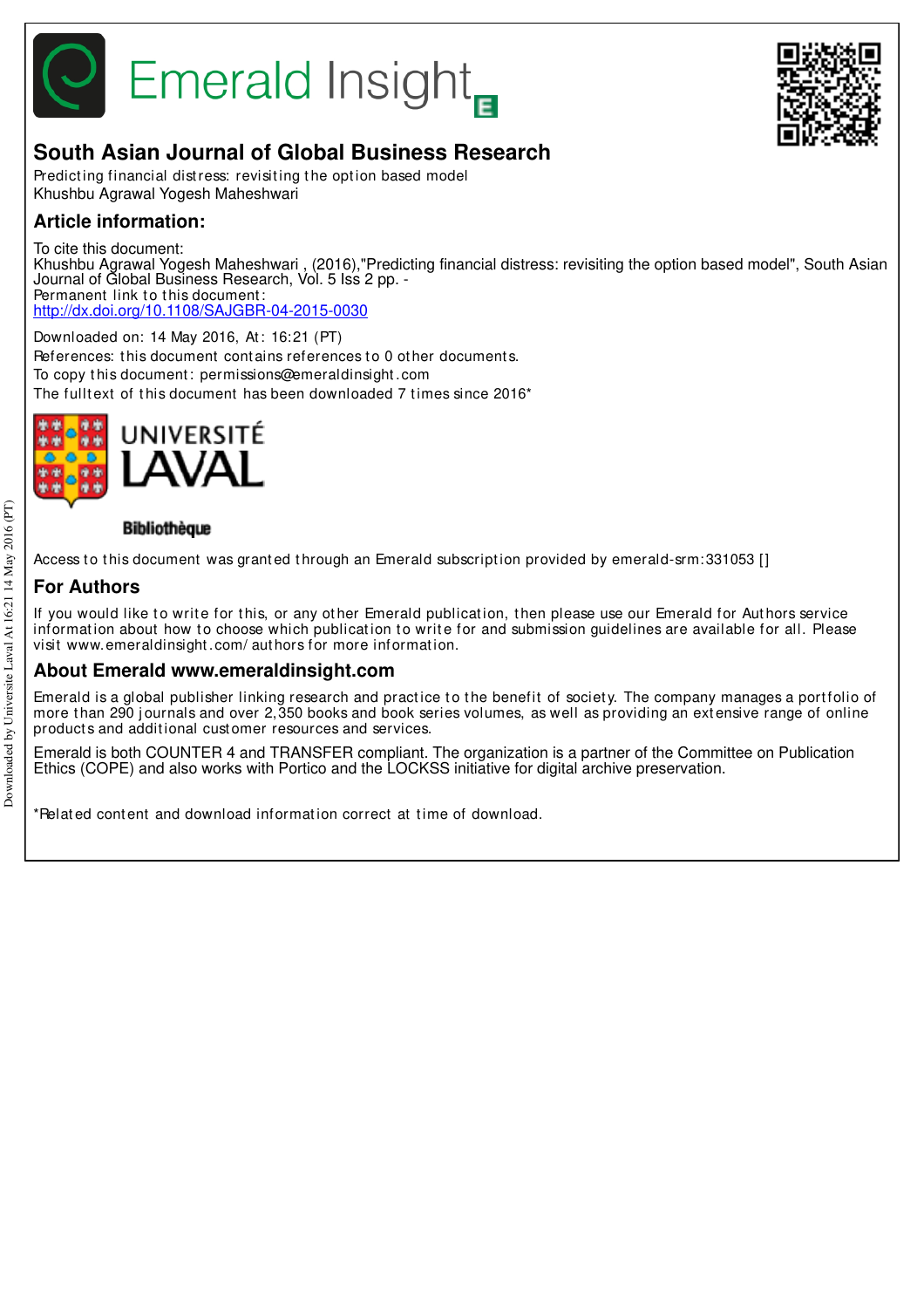# Predicting financial distress: revisiting the option based model

# 1. Introduction

The theoretical definition of 'financial distress' implies the inability of a firm to pay its financial obligations as they mature. The operational definition encompasses the occurrence of events such as bankruptcy, bond default, an overdrawn bank account, or non-payment of a preferred stock dividend (Beaver, 1966). Among the various events that signal a state of financial distress, bankruptcy and default have been the most widely researched. The event of default indicates deterioration in the financial health of a firm, which needs to be identified in time.

The various direct and indirect costs associated with financial distress and its impact on firm's performance has been well documented in the literature (Altman, 1984; Opler and Titman, 1994). Accurate and timely assessment of default risk has important implications for lending and investment decisions. It serves as a warning signal to the creditors, particularly banks and financial institutions and investors for managing their exposures to a particular class of firms that might be more vulnerable to experiencing distress than others. Modeling of default risk also helps in determining the appropriate risk premium and thereby pricing of corporate debt securities. Accurate assessment of default risk is also mandated by regulatory requirements such as the Basel Capital Accord which require banks to develop their own internal credit risk models for objective measurement of credit risk and thereby assessing the capital requirements.

Prediction of financial distress has drawn considerable attention of researchers since a long time. The initial studies primarily relied on information from the financial statements for predicting distress. However, traditional accounting based default prediction models have been subject to criticism on several grounds. They rely on the financial statements, which are backward looking as they measure past performance of the firm and may not be very informative about the future status of the firm. The asset valuations are sometimes misleading due to the adoption of certain accounting principles such as conservatism. Moreover, they fail to incorporate a measure of asset volatility (Hillegeist et al., 2004; Vassalou and Xing, 2004; Bystrom, 2006). Given the criticism for the traditional accounting based approach, it was realized that a market-based measure could be more efficient in anticipating the risk of distress than the static financial statements. Consequently, the works of Black and Scholes (1973) and Merton (1974) motivated the application of option pricing theory in modeling of default risk and came to be popularly known as the Merton model.

Under the option approach the equity of a firm is considered as a call option on the value of firm's assets with the strike price equal to the face value of the debt. If at the maturity of the debt, the value of the firm is above the face value of the debt the equity holders choose to exercise their option by repaying the debt. But if the value of the firm is below the face value of the debt the equity holders opt to leave their option unexercised thereby defaulting on the repayment of the debt.

This is a pre-print of a paper and is subject to change before publication. This pre-print is made available with the understanding that it will not be reproduced or stored in a retrieval system without the permission of Emerald Group Publishing Limited.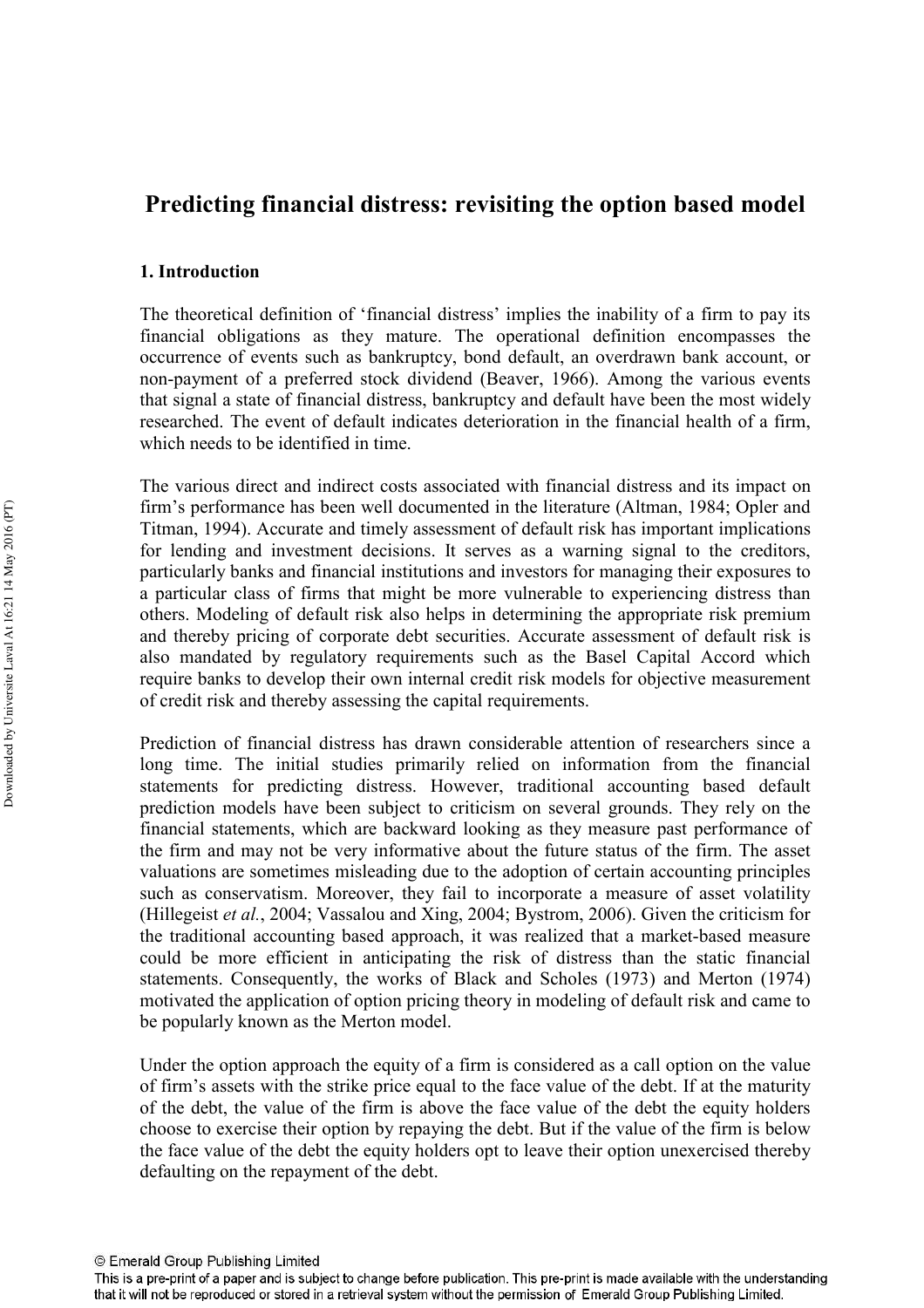Several recent studies employ the option based Merton model in different contexts (Eichler et al., 2011; Allen and Powell, 2012; Auvray and Brossard, 2012; Keehwan et al., 2013; Kim, 2013; Friewald et al., 2014; Erlenmaier and Gersbach, 2014; Jessen and Lando, 2015). While considerable research exists on the option based Merton model, the evidence is mixed. Some studies strongly favour the approach whereas others argue against it. Few studies have been done in the Indian context. And even those that exist are insufficient due to certain reasons. For instance, they pertain to a relatively older study period which is prior to the global financial crisis (Bandyopadhyay, 2007 and Mishra *et* al., 2008) and use small sample sizes (Mishra *et al.*, 2008 and Sinha *et al.*, 2013). This paper contributes to the literature in terms of the methodology employed to investigate the utility of the Merton model in India. This includes the use of a simplified version of the Merton model, a reasonably larger sample size and a more recent study period covering the post global financial crisis period. The main purpose of this paper is to assess the significance of the Merton distance-to-default (alternatively referred to as DD) in predicting defaults for a sample of listed Indian firms.

The rest of the paper is structured as follows. The next section consists of a detailed review of literature on option based modeling of default risk. The third section describes the sampling technique, sources of data, variable description and methodology. The fourth section consists of the results and findings of the study. The fifth section contains the discussion on the findings of the study and the last section presents the concluding remarks.

#### 2. Literature review

The need for a market-based assessment of default risk led to the development of a model that used option pricing theory based on the works of Black and Scholes (1973) and Merton (1974) and came to be known as the Merton model. Ever since the existence of the model, researchers have made several attempts to establish as well as question its utility and develop alternatives and modifications to the original model. Attempts have also been made to further examine the inputs of the model as key drivers of default. Following is the review of studies organized into different themes reflecting the development of the Merton model in the literature.

While attempting to investigate the usefulness of the Merton model, studies provided mixed empirical evidence. Refuting the earlier findings on shortcomings of the option based model, Kealhofer (2003) provided a compelling case that the conceptual approach pioneered by Fischer Black, Robert Merton, and Myron Scholes provided a powerful practical basis for measuring credit risk given the revolution that had come about in credit-risk measurement. Analysts were then able and willing to adequately quantify absolute levels of default risk. Crosbie and Bohn (2003) adjudged default probability to be the most critical input to the management of credit portfolios. The study focused on the determination of default probability using information from a firm's financial statements and the market price of its equity. It used a three-step process to calculate the

This is a pre-print of a paper and is subject to change before publication. This pre-print is made available with the understanding that it will not be reproduced or stored in a retrieval system without the permission of Emerald Group Publishing Limited.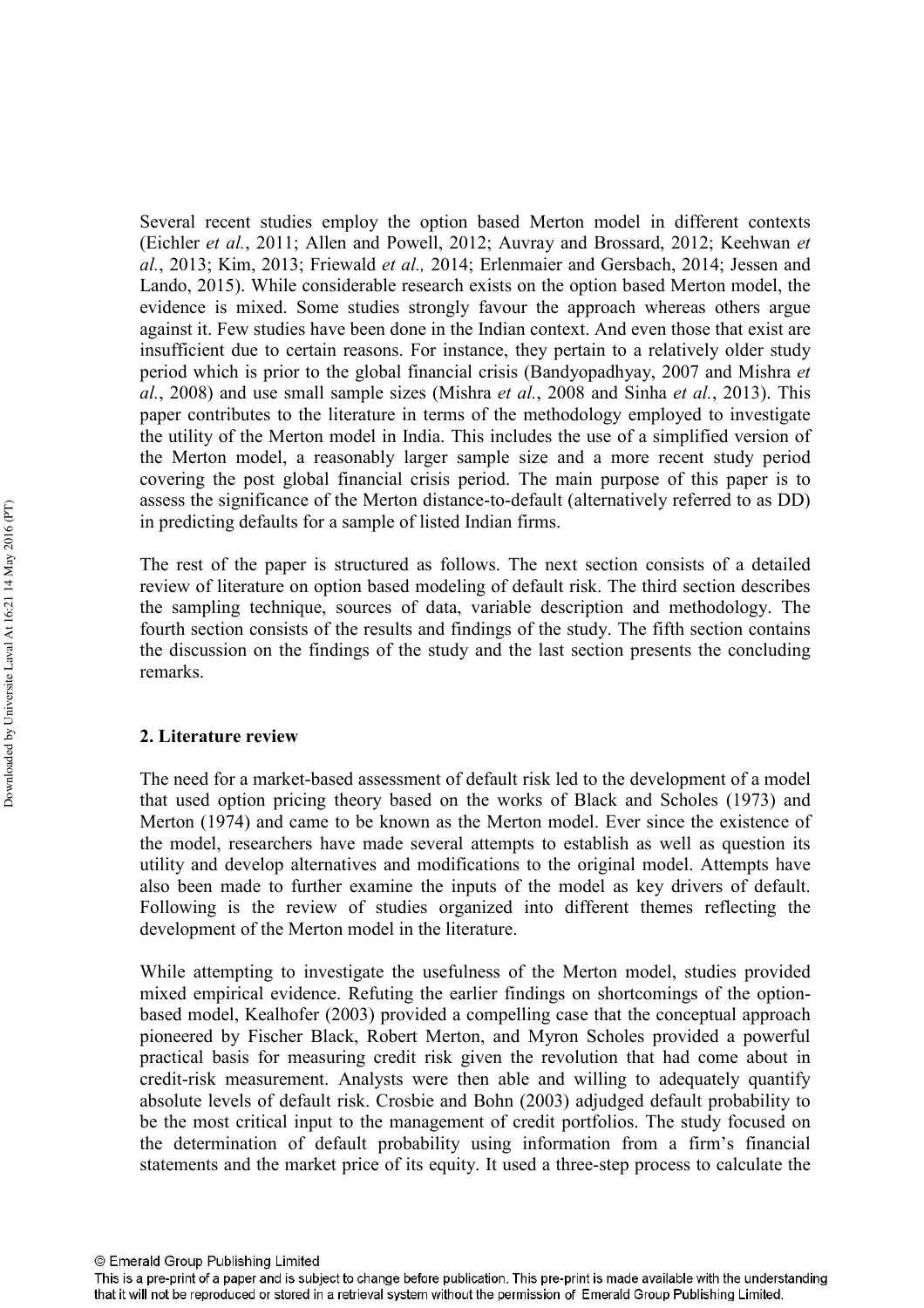expected default frequency, which included estimation of market value and volatility of firm's assets, calculating the distance-to-default, and transforming it to expected default frequency using an empirical default distribution. Taking a divergent view, Stein (2005) provided some evidence that unmodified, option-based models are not complete in the sense that additional information provided better discrimination between defaulters and non-defaulters even when conditioned on option-based variables. Using Moody's extensive database of corporate defaults, it was shown heuristically that partitioning a standard Merton model by a second variable provided more information about default. The econometric tests of significance refuted the assertion that additional information did not help explain default. Results also suggested that even a simple regression-based multi-factor model appears to outperform its single-factor counterpart in rigorous out-ofsample and out-of-time validation. Du and Suo  $(2007)$  found that the distant-to-default alone did not adequately capture the firm's credit quality information from the equity market.

Some studies focused on comparing the effectiveness of the option model with the traditional accounting based approach to default prediction. Hillegeist et al. (2004) assessed the effectiveness of two popular accounting-based measures, Altman's (1968) Z-Score and Ohlson's (1980) O-Score, in summarizing publicly available information about the probability of bankruptcy. The relative information content of these scores was compared to a market-based measure of the probability of bankruptcy based on the Black–Scholes–Merton option-pricing model. The study showed that the option-based model provided significantly more information than either of the two accounting-based measures. Tudela and Young (2005) exhibited the use of option-based model to develop measures of the probability of failure of individual quoted UK companies. Probability estimates were constructed for a control group of surviving companies and a group of failed companies and their properties as leading indicators of failure assessed. These were used in probit regressions to evaluate the information content of the Merton-based estimates relative to information available in company accounts. The paper substantiated the usefulness of information in the option-based model estimates. Gharghori et al.  $(2006)$  found that the option-based models outperform their accounting ratio counterparts. Agarwal and Taffler (2008) compared the Merton model with the traditional accounting-based model. The study found that the two approaches capture different aspects of bankruptcy risk, and while there is little difference in their predictive ability, the z-score approach led to significantly greater bank profitability in conditions of differential decision error costs and competitive pricing regime. Campbell et al. (2008) explored the determinants of corporate failure and the pricing of financially distressed stocks having a high failure probability as estimated from a dynamic logit model using accounting and market variables.

Some other studies involved using the option model to estimate the default risk and later examining its relationship with other variables such as equity returns and default correlations. Vassalou and Xing (2004) used the option-based model to compute default measures for individual firms and assess the effect of default risk on equity returns. The size and book-to-market effects were found to be default effects. Both existed only in segments of the market with high default risk. Campbell et al. (2008) found that

This is a pre-print of a paper and is subject to change before publication. This pre-print is made available with the understanding that it will not be reproduced or stored in a retrieval system without the permission of Emerald Group Publishing Limited.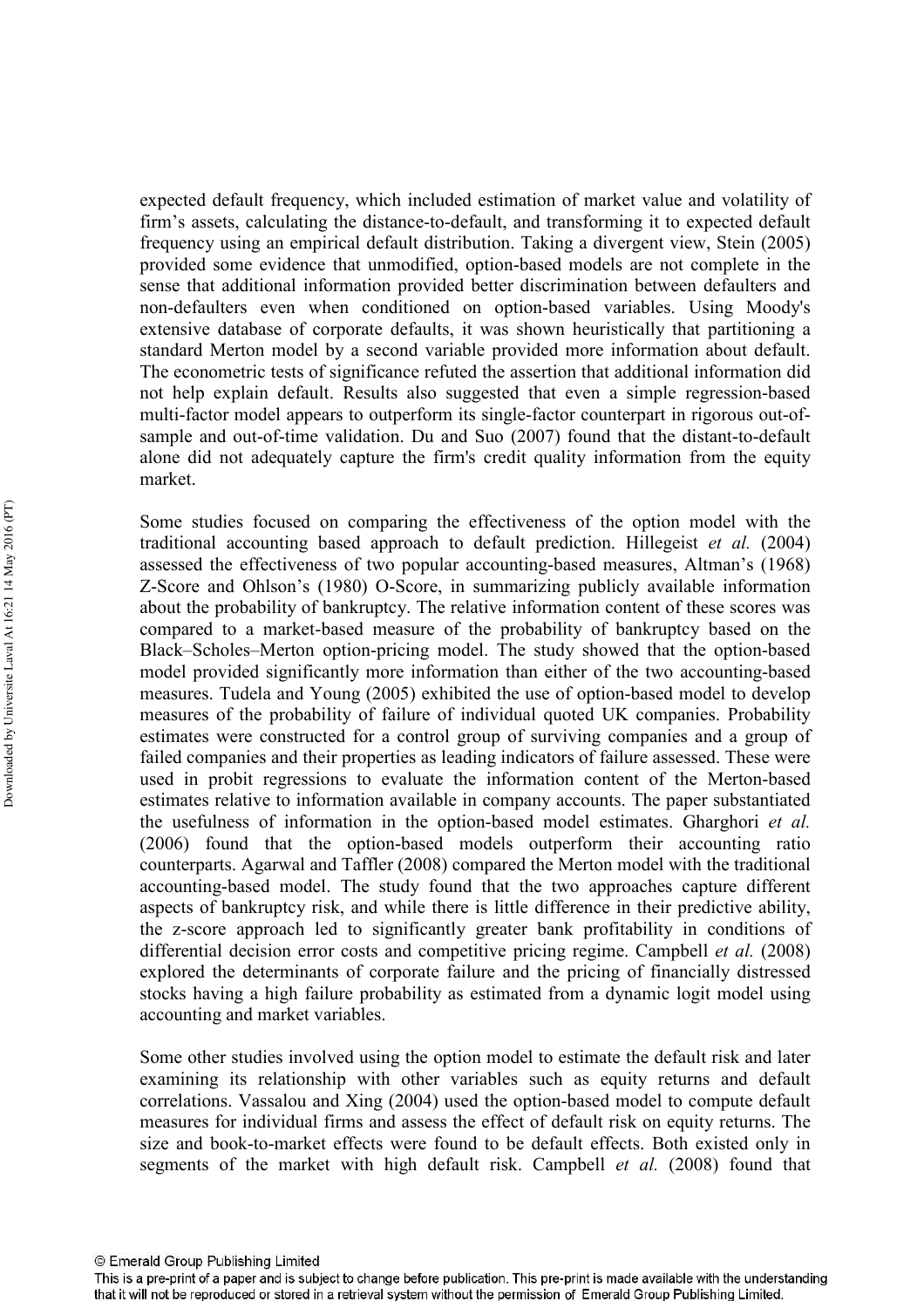financially distressed stocks delivered anomalously low returns with much higher standard deviations and market betas. These patterns were more pronounced for stocks with possible informational or arbitrage-related frictions. The results were inconsistent with the conjecture that the value and size effects were compensation for the risk of financial distress. Friewald et al. (2014) explored the link between a firm's stock returns and credit risk using insights from structural models following Merton model. Risk premium on equity and credit instruments are related because all claims on assets must earn the same compensation per unit of risk. Consistent with theory, they found that firms' stock returns increased with credit risk premium estimated from CDS spreads. Credit risk premium contains information not captured by physical or risk-neutral default probabilities alone. This shed new light on the 'distress puzzle', the lack of a positive relation between equity returns and default probabilities. Erlenmaier and Gersbach (2014) studied the relationship between default probabilities and default correlations of two firms in the Merton model. They found that default correlations increased under a homogeneous increase of default probabilities. The same held true even when the increase of default probability was more pronounced for the firm with lower likelihood of default. Default correlations would only decline if the increase of the default probability is significantly larger for the firm with higher default risk.

A few studies also focused on using the option model to find out the key drivers of default. Patel and Vlamis (2006) estimated the distance-to-default and the risk neutral default probabilities using the option-based model. The empirical results classified failed and non-failed companies into Type I error, where the model failed to predict default when it did occur, and Type II error where the model predicted default when there was none. While there was no Type I error, the Type II error was observed in 12 out of 112 companies, supporting the theoretical underpinnings that the two driving forces of default were high leverage and high asset volatility. Bystrom (2006) showed equity volatility and firm leverage ratio to be the drivers of default. Triandafil et al. (2009) applied Black and Scholes structural approach on credit risk. A key element in the study was represented by the assets volatility, which was correlated with the country risk premium in order to highlight a potential macroeconomic impact on corporate failure.

A considerable number of studies concentrated on developing simpler and better alternatives to the original Merton model by way of making certain modifications. Bystrom (2006) introduced a simple approximation to the option-based model and showed that the errors induced by the simplification were relatively small when compared with those caused by other deficiencies of option-based model. The distanceto-default measures for a sample of U.S. firms were found to be very similar to those of the original option-based model. The distance-to-default measure was found to be insensitive to the leverage ratio at high levels of debt. The work claimed its measure to be significant regardless of a firm's capital structure or asset volatility, which could be useful for assessing the default probabilities of firms in volatile environments.

Gharghori et al. (2006) evaluated the performance of three alternate default-risk models, seeking to find that measure which performs best, using a comprehensive sample drawn from the Australian equities market. The first two models were based on Merton's (1974)

This is a pre-print of a paper and is subject to change before publication. This pre-print is made available with the understanding that it will not be reproduced or stored in a retrieval system without the permission of Emerald Group Publishing Limited.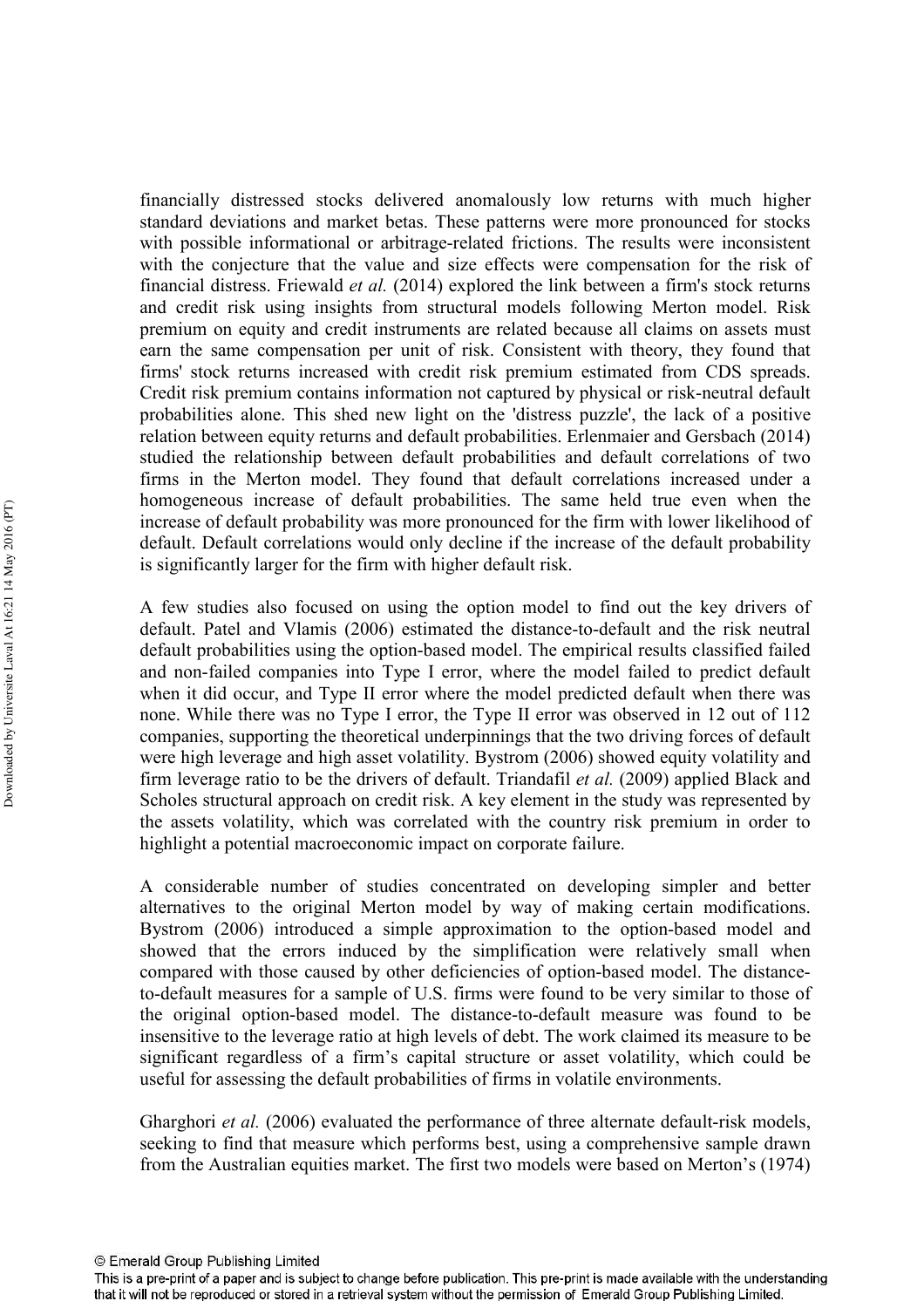insight that equity can be viewed as a call option on a firm's assets, modeled as a standard call option in the first case and as a path-dependent barrier option in the other. The third model was created using accounting ratios similar to Altman's  $(1968)$  Z-Score. Based on the variations of each model and the prediction-oriented tests, it was found that the option-based models outperformed their accounting ratio counterparts. The optionbased models were very successful at ranking firms by default probability. Reisz and Perlich (2007) modeled common equity as a down-and-out barrier option on the firm's assets. Asset values and volatilities as well as firm-specific bankruptcy barriers were simultaneously backed out from the prices of traded equity. Implied barriers were significantly positive and monotonic in the firm's leverage and asset volatility. The study contended that its default probabilities displayed better calibration and discriminatory power than the ones inferred in a standard option-based model.

Incorporating the dynamics of firm-specific and macroeconomic covariates in their study, Duffie et al. (2007) provided maximum likelihood estimators of term structures of conditional probabilities of corporate default. This term structure was found to depend on a firm's distance-to-default, its trailing stock return, the trailing S&P 500 returns, and US interest rates. The out-of-sample predictive performance of the model was an improvement over that of other available models. Du and Suo (2007) investigated the empirical performance of default probability prediction based on the option-based model. It was shown that a simplified model outperformed the option-based model for both insample fitting and out-of-sample predictability for credit ratings, and that both could be greatly improved by including the firm's equity value as an additional variable.

Bharath and Shumway (2008) examined the accuracy and contribution of the option based model by comparing it to an alternative using the functional form suggested by the model but not solving the model for an implied probability of default. The alternative predictor was found to perform better in hazard models and in out-of-sample forecasts than both the option-based model and a reduced-form model that used the same inputs. The study concluded that while the option-based model did not produce a sufficient statistic for the probability of default, its functional form was useful for forecasting defaults.

Keehwan *et al.* (2013) tested the Merton-type model of credit risk in the Korean corporate bond market. They considered two alternative firm value processes: diffusion process for the Merton (1974) model and jump-diffusion process for their extended model in a general equilibrium setting. They found that the diffusion model generally under-predicted spreads, referred to as "the credit spread under-prediction puzzle" in the literature, while the jump-diffusion model somewhat raises the predicted spreads. Kim  $(2013)$  derived closed-form solutions for the probability of default and the expected loss of commercial real estate mortgages in a Merton framework. The model was a single risk factor model, although there was a sector risk factor that influenced both the net operating income and the property value. The economic capital was also obtained analytically for the corporate-wide commercial real estate portfolio, with granularity adjustments for name concentration and sector concentration.

This is a pre-print of a paper and is subject to change before publication. This pre-print is made available with the understanding that it will not be reproduced or stored in a retrieval system without the permission of Emerald Group Publishing Limited.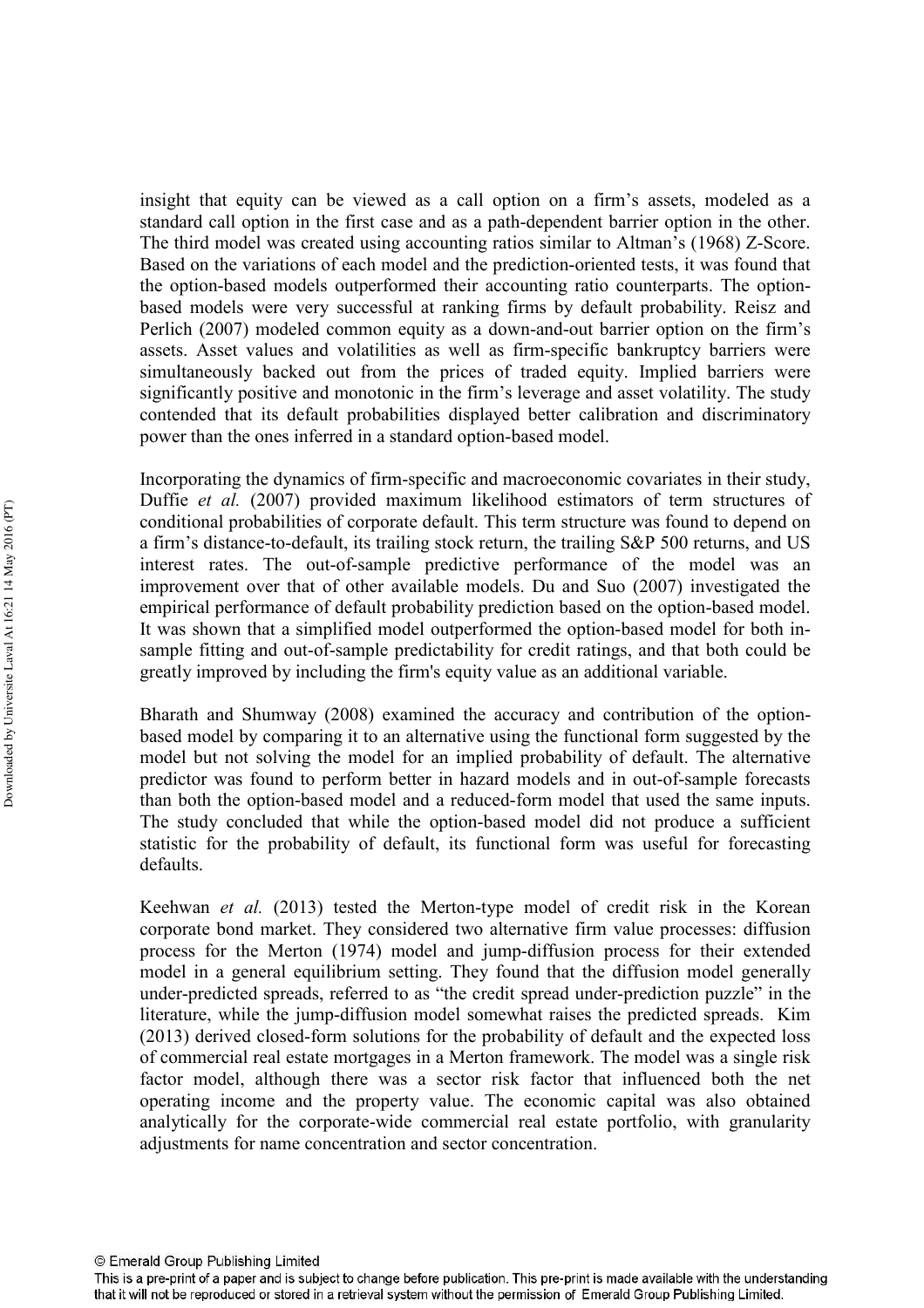Jessen and Lando (2015) argued that distance-to-default had empirically proven to be a strong predictor of default. They used simulations to demonstrate that the empirical success of DD may well be a result of its strong robustness to model misspecifications. They considered a number of deviations from the Merton model which involved different asset value dynamics and different default triggering mechanisms and showed that, in general, DD is successful in ranking firms' default probabilities, even if the underlying model assumptions are altered. A possibility of large jumps in asset value or stochastic volatility challenged the robustness of DD. They proposed a volatility adjustment of the distance-to-default measure that significantly improved the ranking of firms with stochastic volatility, but this measure was less robust to model misspecifications than DD.

Application of the Merton model and its variations are not restricted to corporate defaults alone but have also been applied in the financial sector such as banks and financial institutions. Koutsomanoli-Filippaki and Mamatzakis (2009) provided empirical evidence on the dynamic interactions between risk and efficiency. A panel VaR analysis on the option-based bank default risk evidenced that the effect of a one standard deviation shock of the distance-to-default on inefficiency was negative and substantial. There was some evidence of a reverse causation. The sensitivity analysis extended an investigation into the relationship between efficiency and default risk for banks with different types of ownership structures and across financial systems with different levels of development. Post financial crisis, Huang et al. (2010) used KMV model to calculate the distance-todefault and also compare the default rate of top three banks of China, namely, Industrial and Commercial Bank of China (ICBC), Bank of China (BOC) and China Construction Bank (CCB). It was found that the risk of three banks had tended to increase and CCB had the highest risk of default based on the key financial indicators including the non performing loan ratio, the loan-to-deposit ratio, and the proportion of non-interest income accounted for revenue.

Eichler et al. (2011) employed a compound option-based structural credit risk model for estimating banking crisis risk for the United States based on market data on bank stocks on a daily frequency. They attempted to provide separate information on short-term, long-term and total crisis risk instead of a single-maturity risk measure as inferred by Merton-type models or barrier models. Banks that defaulted during the crisis were found to have a considerably higher crisis risk (especially higher long-term risk) than banks that survived the crisis. In another study on similar lines, Allen and Powell (2012) used the KMV/Merton structural methodology to examine default probabilities of Australian banks. They also modified the model to incorporate conditional probability of default, which measured extreme credit risk. During the global financial crisis, Australian banks experienced significant deterioration in the market values of assets. The study concluded that based on extreme asset value fluctuations, default probabilities of Australian banks fared only slightly better than their global counterparts. Auvray and Brossard (2012) developed a model of bank distress based on Merton KMV distance-to-default. Using a sample of European banks, they found that the significance of DD was dependent on the efficacy of shareholders' monitoring. The predictive power of DD was satisfactory only when banks' shareholding was characterized by the presence of blockholders.

This is a pre-print of a paper and is subject to change before publication. This pre-print is made available with the understanding that it will not be reproduced or stored in a retrieval system without the permission of Emerald Group Publishing Limited.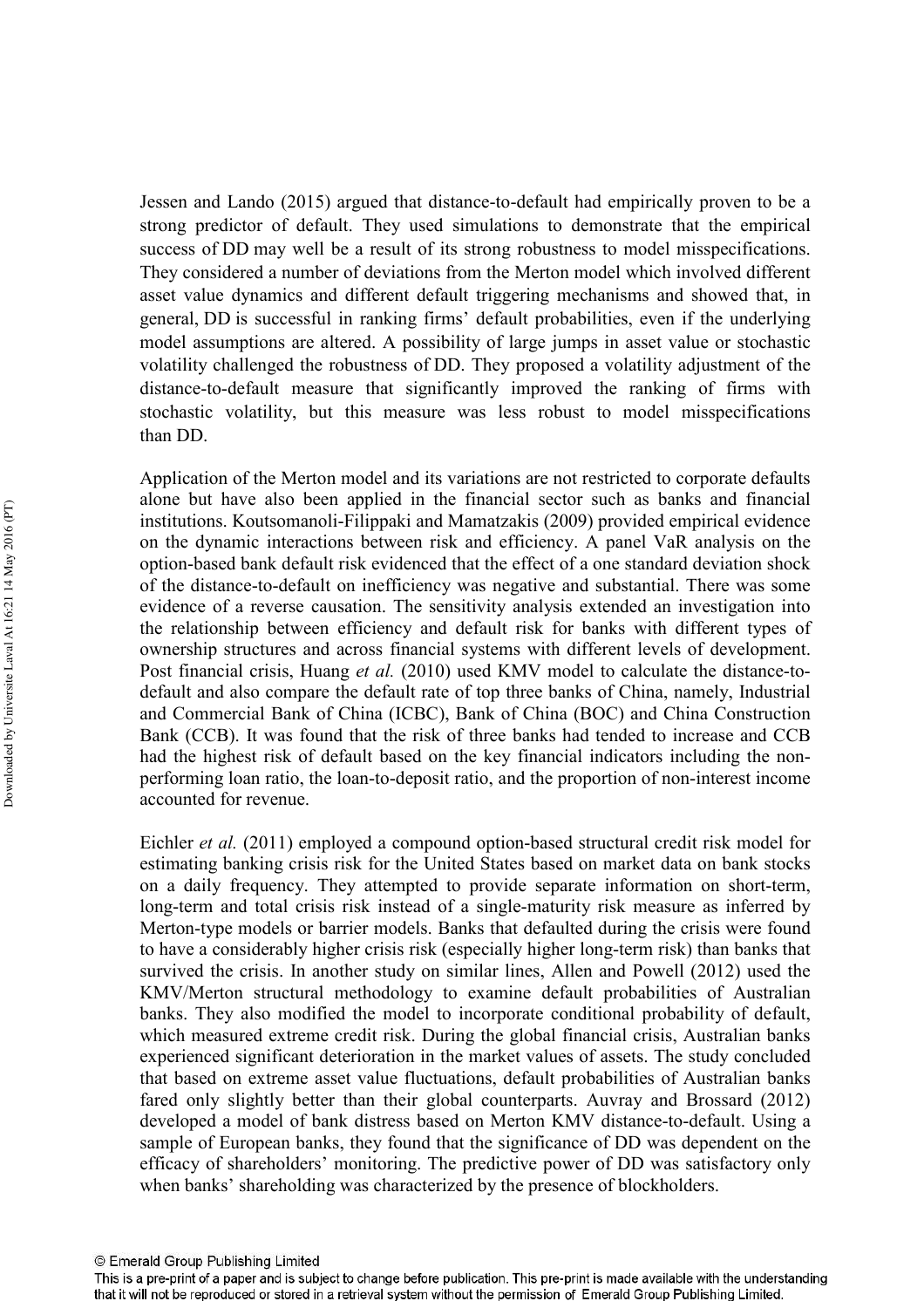In the Indian context, Bandyopadhyay (2007) presented a methodology to use the Black Scholes-Merton structural model to predict financial distress for a sample of Indian firms over the years 1998 to 2005. The methodology involved extracting the market value of assets and asset volatility of companies from their stock market and balance sheet information. He found that the option model was capable of providing ordinal ranking of companies on the basis of their default risk. Mishra et al. (2008) used the traditional Black-Scholes-Merton framework to estimate the default probabilities for selected Indian firms covering a period from 1998 to 2004. However, their sample size was small comprising of only 12 firms. They found that the Merton model estimates depend significantly on the equity price volatility. Sinha et al. (2013) used the Merton model for estimating the market value and volatility of banks' assets in India for a small sample of 13 public and 8 private sector banks. They found the market value of banks' assets obtained from Black-Scholes-Merton to be below its enterprise value. The volatility of banks' assets was found to be significantly different for public and private sector banks.

Thus, limited number of studies have been done in the Indian context. Even the ones that exist are insufficient due to certain reasons such as the use of traditional and complex Merton model, relatively older study period and smaller sample sizes. The present study attempts to fill this gap by investigating the utility of the Merton model in India using a simplified version of the Merton model that can be easily operationalized by practitioners, a reasonably larger sample size of 135 defaulting firms and is done in a more recent period covering the post global financial crisis period.

# 3. Data and methodology

# 3.1 Sample selection and description

The rating agencies in India assign a 'D' rating to firms that have had an instance of a default wherein they have missed payment on their rated financial instrument. This study adopts the definition of default in line with that used by the rating agencies. Four rating agencies, namely, ICRA, CRISIL, CARE and Fitch (India) have been used as the source for the sample of defaulting firms. The data covers the period from  $2000-01$  to  $2011-12$ . The data related to the stock prices and financial statements is collected from the CMIE Prowess database.

The sample for the study consists of listed firms due to the presence of market-based variables in the model. 135 listed firms have defaulted during the period under consideration. Matched pair sampling technique has been used to form the sample of non defaulting firms, as has been prevalent in several prior studies (Beaver, 1966; Beaver, 1968; Altman; 1968; Zavgren, 1985; Begley et al., 1996; Bandyopadhyay, 2006; Adiana et al., 2008; Lifshutz and Jacobi, 2010; and Rashid and Abbas, 2011). Each defaulting firm is paired with a non-defaulting firm matched on the basis of the closest asset size, industry and year. Hence, the sample for the study has 135 defaulting firms and 135 non defaulting firms resulting into a full sample of 270 firms.

This is a pre-print of a paper and is subject to change before publication. This pre-print is made available with the understanding that it will not be reproduced or stored in a retrieval system without the permission of Emerald Group Publishing Limited.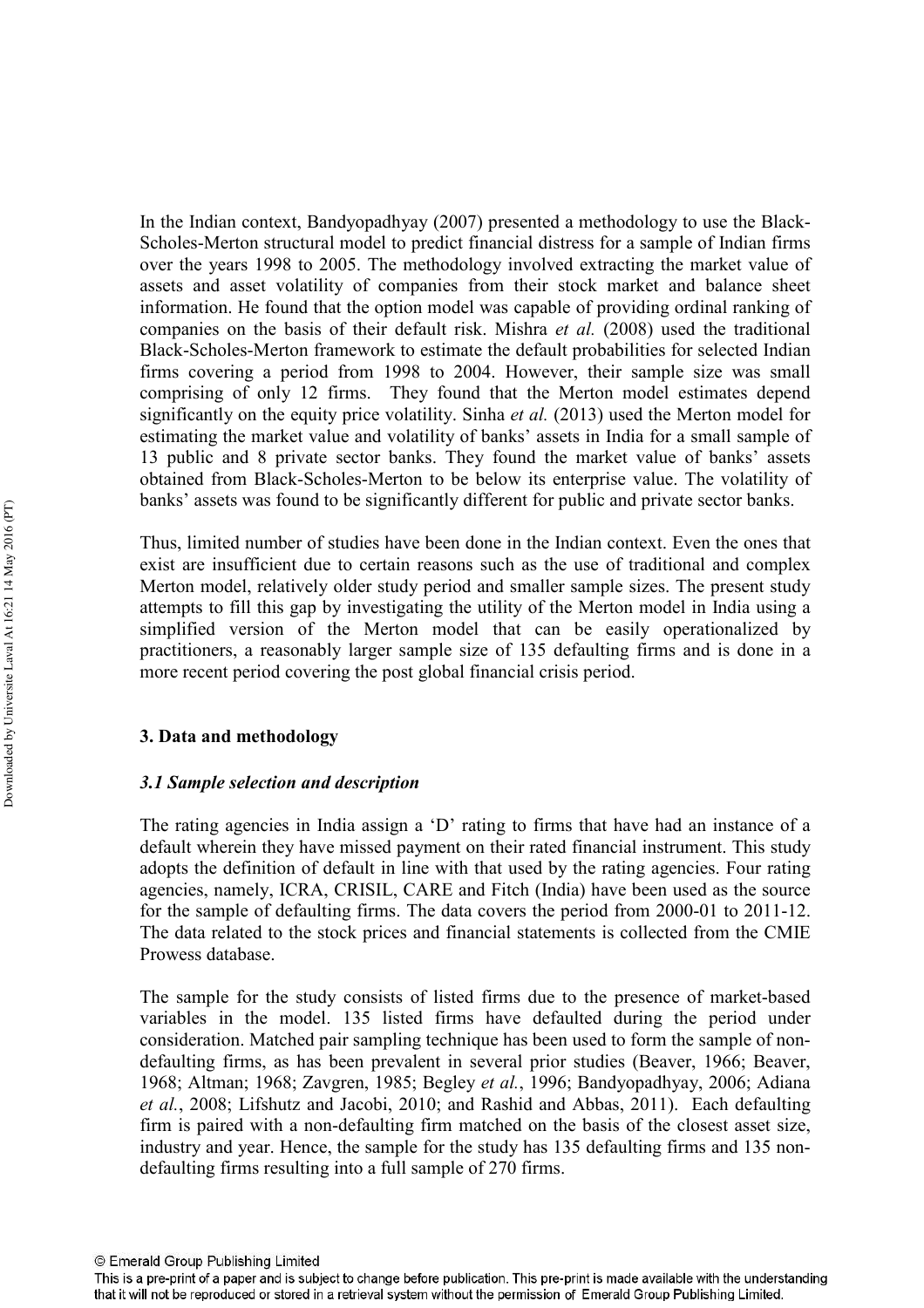The sample is partitioned into estimation sample and hold-out sample. This is a widely accepted method used to test the efficiency of the model. The estimation sample is used to estimate the parameters of the predictor variables. Whereas the hold-out sample is used for testing how the model performs when applied to a different sample of firms not used for estimation. Using any other financial or economic indicator in order to align the debt servicing capability at the market value might not be able to reflect the performance of the model used in the study.

Since the number of observations is not distributed uniformly across all years, splitting the sample year-wise would have resulted into very few observations in the estimation sample. A year-wise splitting has thus been avoided. The sample of firms from 2000-01 to  $2010-11$  is taken as the estimation sample and the sample of firms in  $2011-12$  as the hold-out sample. Considering the distribution of the firms across the study period, the hold-out sample has been taken as one year. Any period more than a year would be suboptimal as it would render less number of firms in the estimation sample as compared to the hold-out sample. As a result,  $180$  firms constitute the estimation sample (90) defaulting and 90 non-defaulting firms) and 90 firms (45 defaulting and 45 nondefaulting firms) constitute the hold-out sample.

# 3.2 Statistical technique

Logistic regression, multiple discriminant analysis, neural networks (Wu et al., 2008; Muller et al., 2009; Jardin, 2010), genetic programming (Etemadi et al., 2009), support vector machine (Kim and Sohn, 2010; Min et al., 2011), data envelopment analysis (Premchandra et al., 2011), and self-organizing maps (Jardin and Severin, 2011) have been the commonly used statistical techniques for financial distress prediction. A comprehensive review of the use of such statistical techniques for bankruptcy prediction in banks and firms has been done by Kumar and Ravi (2007).

Logistic regression and multiple discriminant analysis have been the most dominant ones among the various alternative statistical techniques. Some studies find logistic regression to be more efficient than multiple discriminant analysis (Ohlson, 1980; Zavgren, 1985; Lennox 1999), whereas other studies show that both the techniques work equally well (Gu, 2002; Aziz and Dar, 2006). Bhunia and Sarkar (2011) argue in favour of multiple discriminant analysis as being a potent statistical technique for the purpose of classification regardless of some of its limitations.

This study considers both logistic regression as well as multiple discriminant analysis appropriate for classification, given that it intends to classify firms as defaulters and non defaulters and estimate their probability of default, with certain set of characteristics for the predictor variables.

Logistic regression is a non-linear predictive modeling technique that aids in estimating the probability of occurrence of an event or outcome. For the purpose of this study the

This is a pre-print of a paper and is subject to change before publication. This pre-print is made available with the understanding that it will not be reproduced or stored in a retrieval system without the permission of Emerald Group Publishing Limited.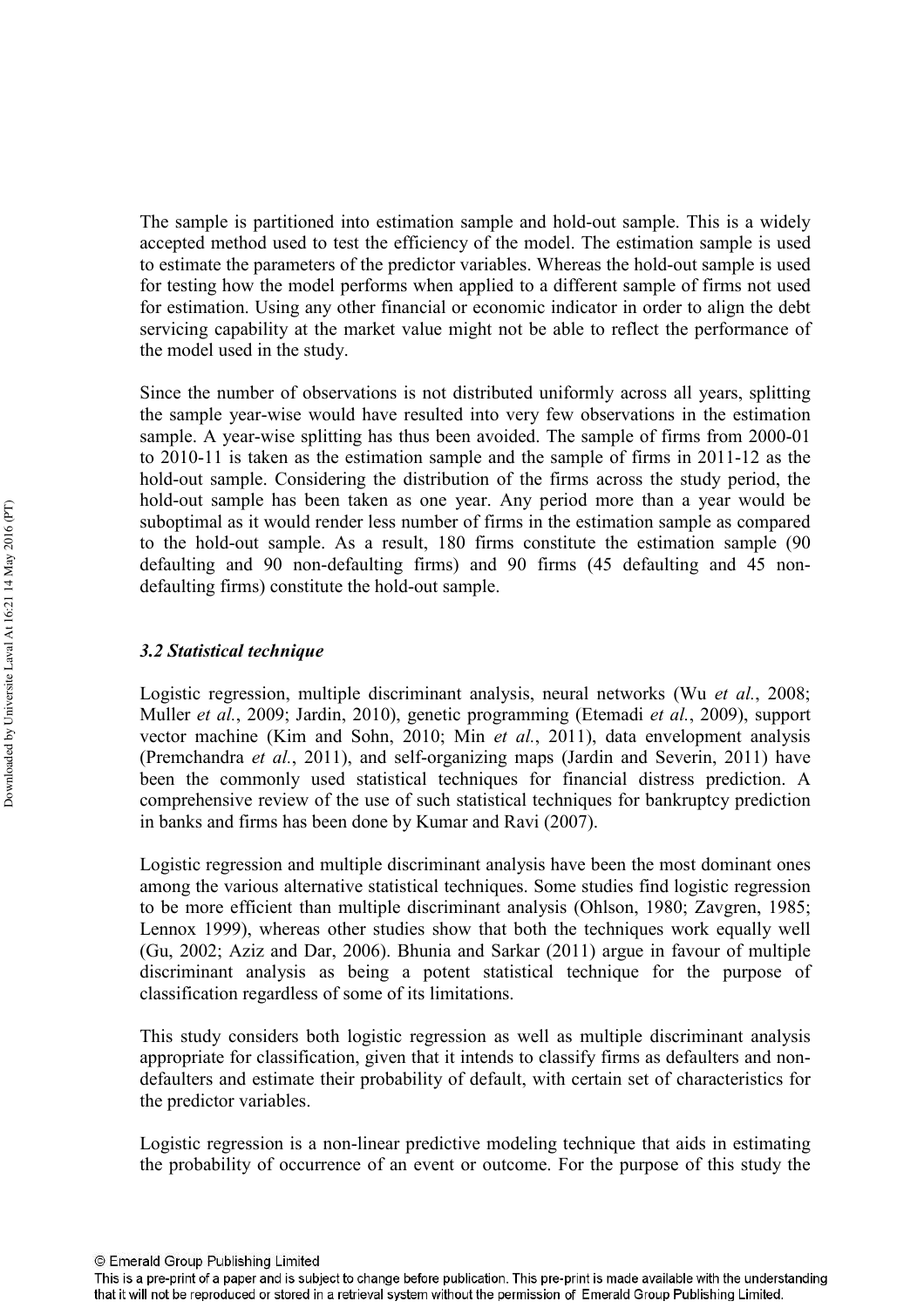event of interest is default. As the outcome or dependent variable can assume only two values i.e. default or no default, binary logistic regression has been employed. The probability of the occurrence of the event is ascertained as:

$$
P(Y) = \frac{1}{(1 + e^{-Z})}
$$

Where,

 $P(Y)$  = probability of the event Y occurring  $Z$  = linear combination of independent variables represented as:  $\beta_0 + \beta_1 X_1 + \beta_2 X_2 + \beta_3 X_3 + \dots + \beta_n X_n$ 

The regression coefficients in logistic regression are estimated using the maximum likelihood method. This method consists of an iterative process that maximizes the likelihood of predicting the observed values of the dependent variable using the observed values of the independent variables.

As is known, multiple discriminant analysis aids in classifying observations into one of the several a priori groups given the observations' characteristics. For the present study, the firms have been classified into two groups, defaulting and non-defaulting firms. A discriminant function, which is a linear combination of certain independent variables, is used for classifying the firms into two groups *i.e.* defaulting and non-defaulting firms. The outcome of the discriminant function is a score that is used to determine the group membership of the observation. The discriminant score is represented as:

Where,

$$
Z=a+b_1X_1+b_2X_2+b_3X_3+............+bnX_n\\
$$

 $Z =$  discriminant score

 $a = constant$ 

 $b_i$  = discriminant weight for independent variable  $X_i$ 

 $X_i$  = independent variable

#### 3.3 Variable description

The option-based model is derived from the works of Black and Scholes (1973) and Merton (1974). Under this approach the equity of a firm is viewed as a call option on the value of firm's assets with the strike price equal to the face value of the debt. If at the maturity of the debt, the value of the firm is above the face value of the debt the equity holders choose to exercise their option by repaying the debt. But if the value of the firm is below the face value of the debt the equity holders opt to leave their option unexercised thereby defaulting on the repayment of the debt.

Distance-to-default denotes the number of standard deviations that the firm value is from the point of default. Lower values of this variable show that the firm is closer to the default point and there is larger probability of default. For estimating the distance-todefault the traditional Merton model uses the following process.

This is a pre-print of a paper and is subject to change before publication. This pre-print is made available with the understanding that it will not be reproduced or stored in a retrieval system without the permission of Emerald Group Publishing Limited.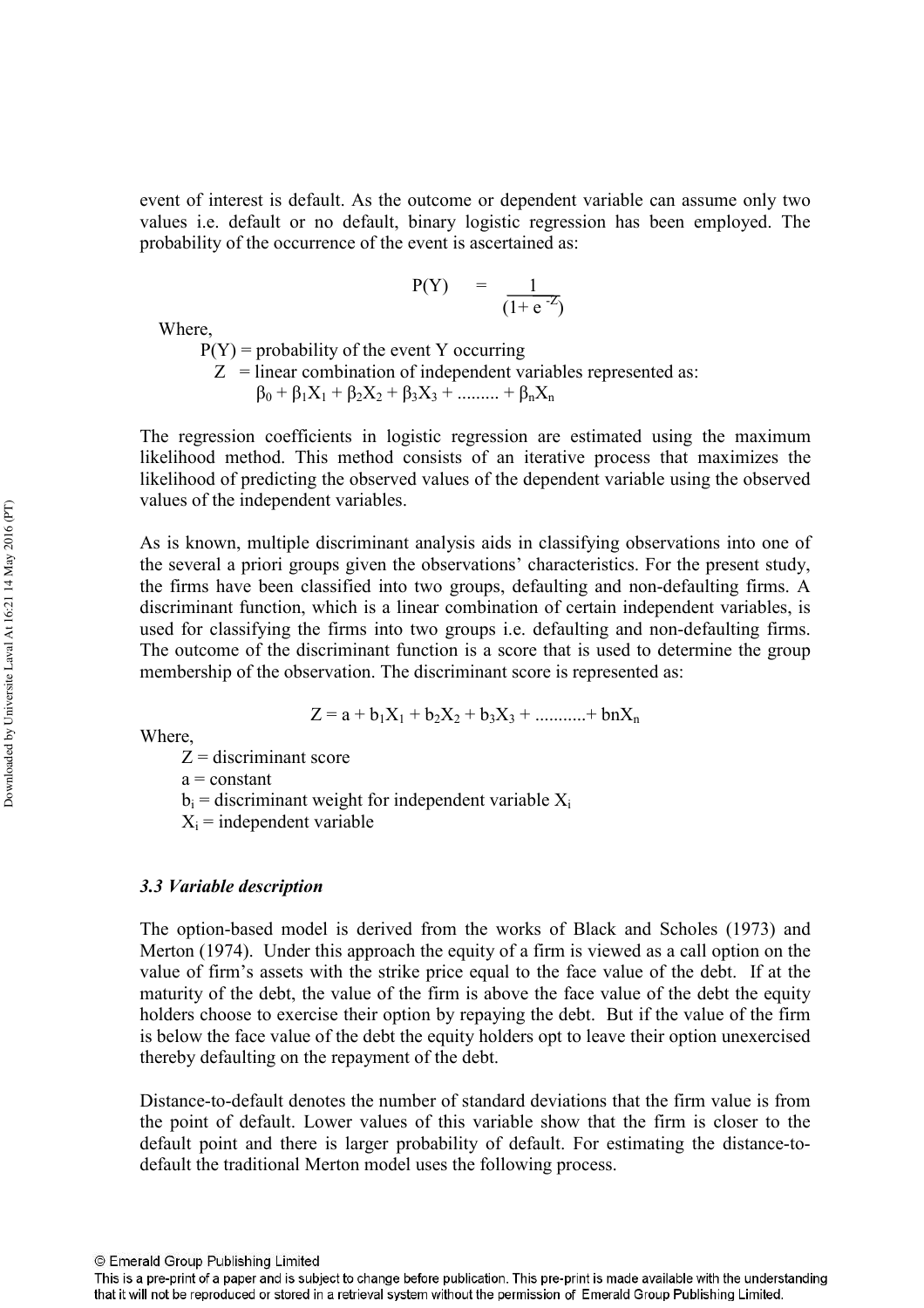The model assumes that the firm value follows Geometric Brownian motion,

$$
dV = \mu V dt + \sigma_V V dW
$$

Where,

 $V =$  total value of the firm

 $\mu$  = expected continuously compounded return on V

 $\sigma_V$  = volatility of firm value

 $dW =$ standard Wiener process

The second assumption of the model is that the firm has issued only one single zero coupon bond maturing in  *periods (one year). Some of the other assumptions of the* model are as follows. Refinancing and renegotiation of the firm's debt obligations is not allowed, liquidation of the firm is costless and default boundary is constant. The model recognizes that neither the underlying value of the firm nor its volatility is directly observable. Under the model's assumptions both can be inferred from the value of equity, the volatility of equity, and other observable variables by using an iterative procedure to solve a system of nonlinear equations.

The equity value of a firm satisfies the following.

 $E = VN(d_1) - e^{-rT} FN(d_2)$ 

Where,

 $E =$  market value of the firm's equity

 $V =$  market value of the firm's assets

 $F =$  face value of the firm's debt

 $r =$  instantaneous risk-free rate

 $T =$  time to maturity of the firm's debt

 $N(\cdot)$  = cumulative standard normal distribution function

 $d_1 = \ln (V/F) + (r + 0.5\sigma_V^2) T$ σ $_V$   $\sqrt{T}$ 

$$
d_2 = d_1 - \sigma_V \sqrt{T}
$$

The volatility of the firm's value,  $\sigma_V$  is related to the volatility of the firm's equity,  $\sigma_E$  by the following expression.

$$
\sigma_E = (V/E) N(d_1) \sigma_V
$$

Solving the above two non-linear system of equations gives the firm's value, V, and its volatility,  $\sigma_V$ . These two variables along with the face value of the debt, F, are inputs for estimating the distance-to-default or DD, which is defined as:

$$
DD_{Merton} = \frac{\ln(V/F) + (r - 0.5\sigma_V^2)T}{\sigma_V \sqrt{T}}
$$

This is a pre-print of a paper and is subject to change before publication. This pre-print is made available with the understanding that it will not be reproduced or stored in a retrieval system without the permission of Emerald Group Publishing Limited.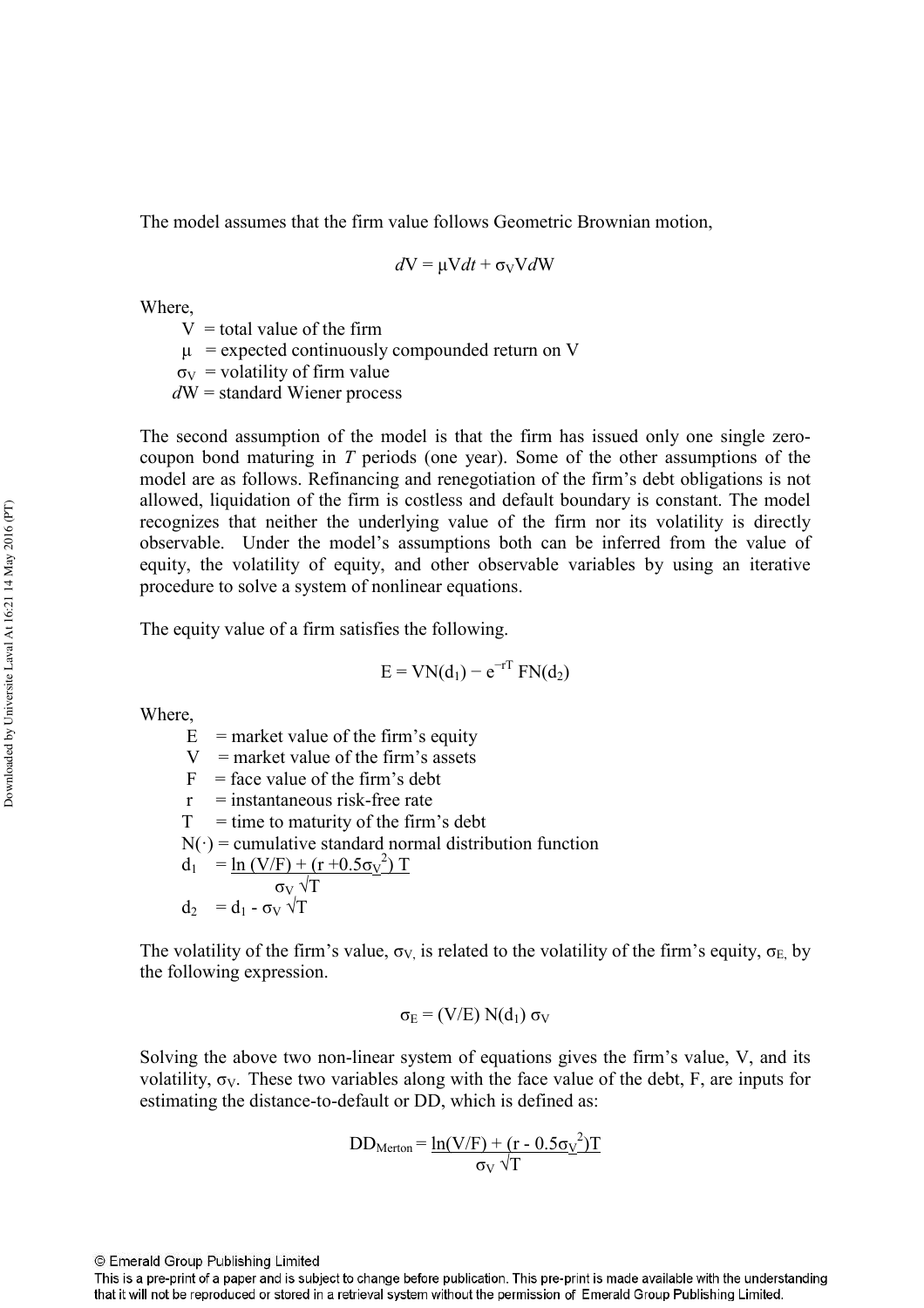Bystrom (2006) proposes a simplified spreadsheet version of the Merton model that makes use of only observable parameters i.e. the book value of the firm's debt and the market value and volatility of the firm's equity in order to estimate the distance-todefault. This simplified version is based on three assumptions with respect to equations (3) and (4): First, since in most practical situations the drift term,  $(r - 0.5\sigma v^2)T$ , is found to be small and empirically it is very difficult to estimate the drift rate of stocks or other assets, this is assumed to be zero. Second, only in extreme cases where V is close to F (the option is almost at the money) and the underlying asset volatility is very high is  $N(d_1)$  significantly different from one. Hence,  $N(d_1)$  is assumed to be close to 1. Third, since it is the book value of debt that needs to be paid back and not the market value of debt, the book (face) value of debt is used to calculate the leverage ratio, F/V.

Based on the first assumption and the original Merton model's assumption of time to maturity of debt as 1 year, the expression for distance-to-default is reduced to the following.

$$
DD = \frac{\ln(V/F)}{\sigma_V}
$$

Further, replacing  $\sigma_V$  with  $\sigma_E E/V$  using  $\sigma_E = (V/E) N(d_1) \sigma_V$  (as stated earlier) and the second assumption of  $N(d_1)$  being close to one, we get:

$$
DD = \frac{\ln(V/F)}{\sigma_E E/V}
$$

As the leverage ratio is defined as  $L = F/V$ , the simplified expression for distance-todefault can be written as:

> $DD_{Modified\ Merton} = \ln(1/L) = \ln(L) 1$  $\sigma_{\rm E}(1\text{-L})$  (L-1)  $\sigma_{\rm E}$

Where,

 $L =$  leverage ratio estimated using the market value of equity E and book value of debt F and calculated as  $F/(E + F)$ 

 $\sigma_{\rm E}$  = volatility of the firm's equity

As argued by Bystrom (2006), apart from being intuitive and simple, his measure of distance-to-default highlights the drivers of default namely, a firm's leverage ratio and equity volatility. While the Merton model's assumption of constant debt lacks empirical support, the modified version is more dynamic in terms of favouring a constant leverage ratio, which is more realistic. Considering that the measure can be estimated for any firm regardless of its capital structure or asset volatility, Bystrom (2006) argues that his measure could be effective in estimating the default probabilities of firms in emerging markets as well as those operating in volatile markets. The distance-to-default measures obtained by his model are empirically shown to be very similar to those calculated using

This is a pre-print of a paper and is subject to change before publication. This pre-print is made available with the understanding that it will not be reproduced or stored in a retrieval system without the permission of Emerald Group Publishing Limited.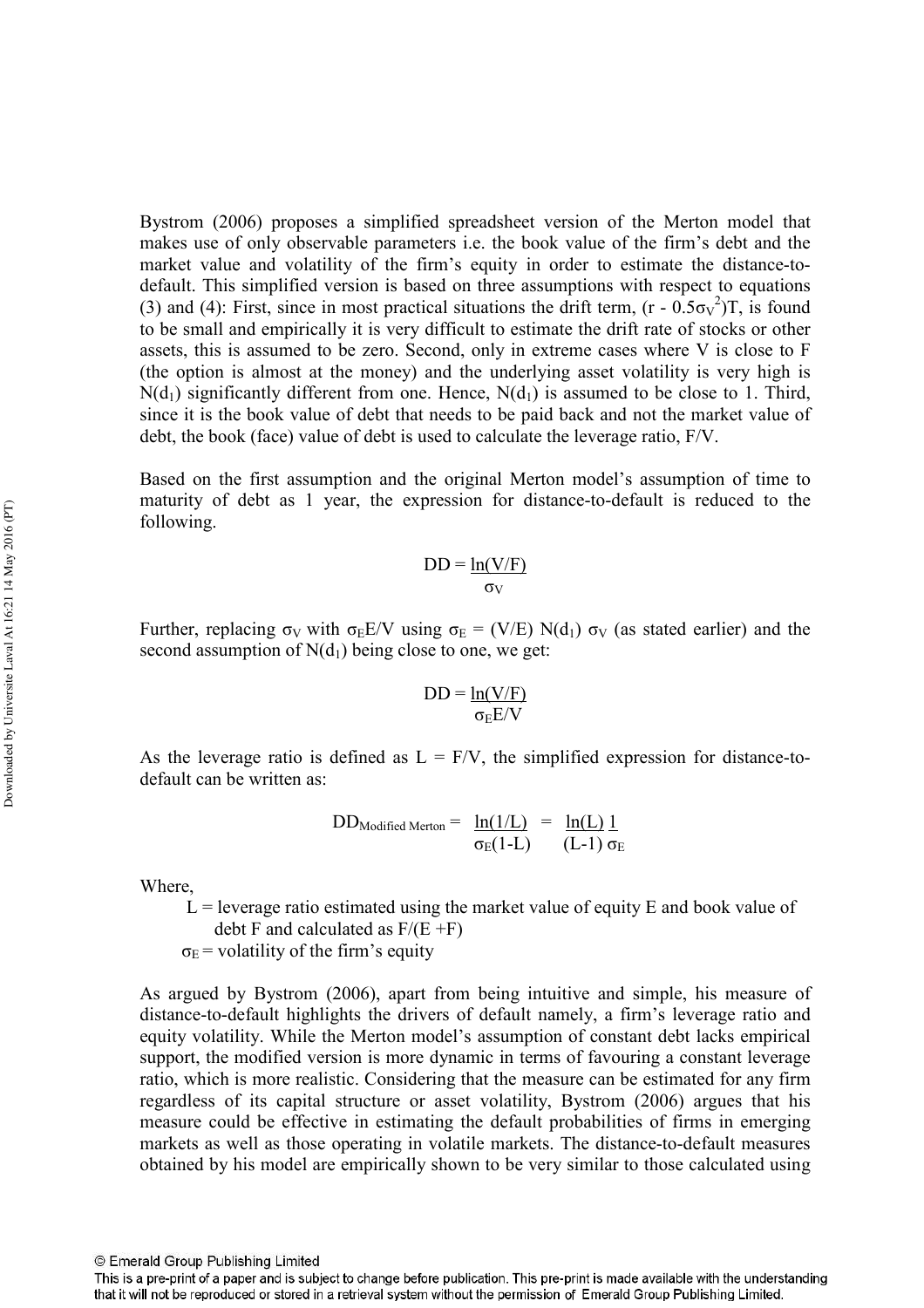the original Merton model. The measure has the advantage of simplicity along with obtaining values that are similar to the traditional Merton model. Thus, for the present study, the modified version of the distance-to-default as developed by Bystrom (2006) has been used.

#### **4. Results**

#### 4.1 Results of logistic regression

The results of logistic regression for the option based model are reported in Table I. The model Chi-square is significant at 0.01 level which shows that the overall model is significantly better in predicting defaults. The Nagelkerke  $R^2$  shows that 17.3% variation in the dependent variable can be explained by the independent variable. The option based distance-to-default is statistically significant in predicting defaults.

#### Insert Table I here

Table II reports the classification matrix for the model using logistic regression. The estimation sample has an overall classification accuracy of 63.3%. The parameters estimates for the variables, as reported in Table I, are used to estimate the default probabilities of firms in the hold-out sample as following.

$$
P(Y) = \frac{1}{(1 + e^{-Z})}
$$

Where,

 $P(Y)$  = probability of default  $Z = 1.809 - 0.863$  Distance-to-default

The cut-off probability is 0.5 for groups of equal sizes. Hence, firms having a default probability greater than 0.5 are classified as defaulting and those having a default probability less than 0.5 as non-defaulting. Using this procedure, the hold-out sample has an overall classification accuracy of 54.4%. The results between the estimation sample and hold-out sample, in terms of the number of defaults and non-defaults ratio, are varying as reported in Table II. The hold-out sample has a lower ratio of defaults to nondefaults correctly classified as compared to the estimation sample. This is probably because the cut-off probability of 0.5, above which the firms are classified as defaulting, is too high, leading to misclassification of some defaults as non-defaults.

This is a pre-print of a paper and is subject to change before publication. This pre-print is made available with the understanding that it will not be reproduced or stored in a retrieval system without the permission of Emerald Group Publishing Limited.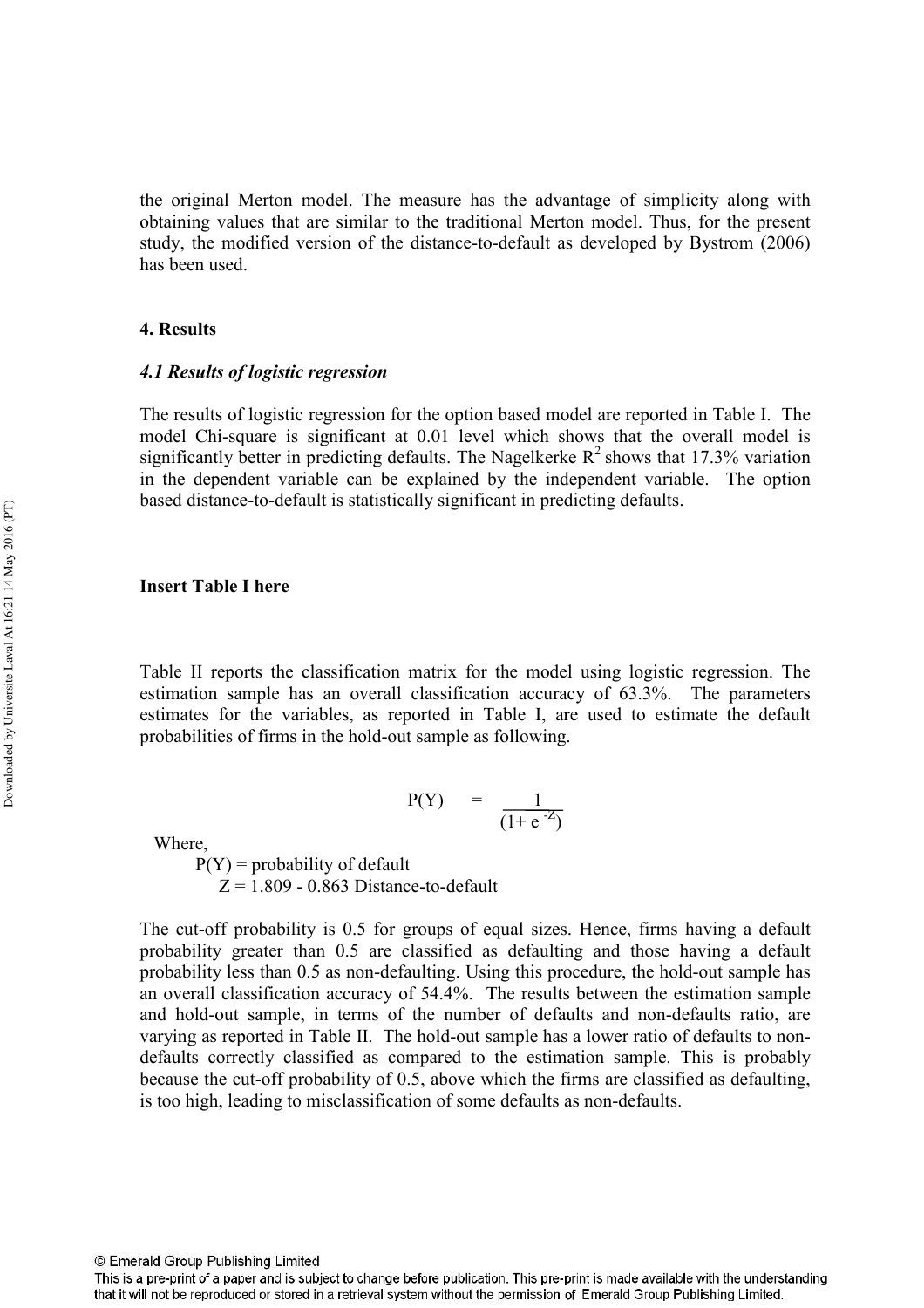## **Insert Table II here**

#### 4.2 Results of multiple discriminant analysis

Table I reports the results of the multiple discriminant analysis for the model. Statistically significant Chisquare value of the function shows its good discriminating ability. How well the function separates observations into groups is measured by the Wilks' lambda of the discriminant function. It indicates the proportion of variance in the discriminant score not explained by the difference between the groups. Thus, a lower value of this statistic is an indicator of greater discriminatory ability of the function. The association between the discriminant function and the discriminant score is indicated by the Canonical correlation. Squaring the canonical correlation gives the  $R^2$  i.e. the percent variance in the discriminant score explained by the independent variables. Here, the function has a Wilks' lambda of  $0.890$  and  $R^2$  of  $0.110$ , as shown in Table I.

The discriminant score or the Z-score for classifying the observations into the respective groups is computed using the unstandardized coefficients, as reported in Table I. Thus, using these coefficients for the variables the discriminant function can be represented as:

 $Z = -1.889 + 0.853$  Distance-to-default

Table III reports the classification matrix. Consistent with the results of logistic regression as reported in section 4.1, the estimation sample has an overall classification accuracy of 63.3%. The discriminant function is used to estimate the Z-scores for firms in the hold-out sample and classify them into the respective groups as described above. The hold-out sample has an overall classification accuracy of  $61.1\%$ , which is higher than that obtained using logistic regression. There is greater misclassification of defaults as compared to non-defaults in the hold-out sample. This is probably because the cut-off discriminant score, below which the firms are classified as defaulting, is too low, leading to misclassification of some defaults as non-defaults.

#### **Insert Table III here**

#### 4.3 Cumulative accuracy profile

Moody's Cumulative Accuracy Profile (CAP) has been used as an alternative tool to assess the quality of default prediction of the model. As described by Sobehart *et al.* (2000), the CAP curve represents the cumulative probability over the entire population. To plot the cumulative accuracy profiles, companies are first ordered from riskiest to safest. For a given fraction  $x\%$  of the total number of companies, a CAP curve is

This is a pre-print of a paper and is subject to change before publication. This pre-print is made available with the understanding that it will not be reproduced or stored in a retrieval system without the permission of Emerald Group Publishing Limited.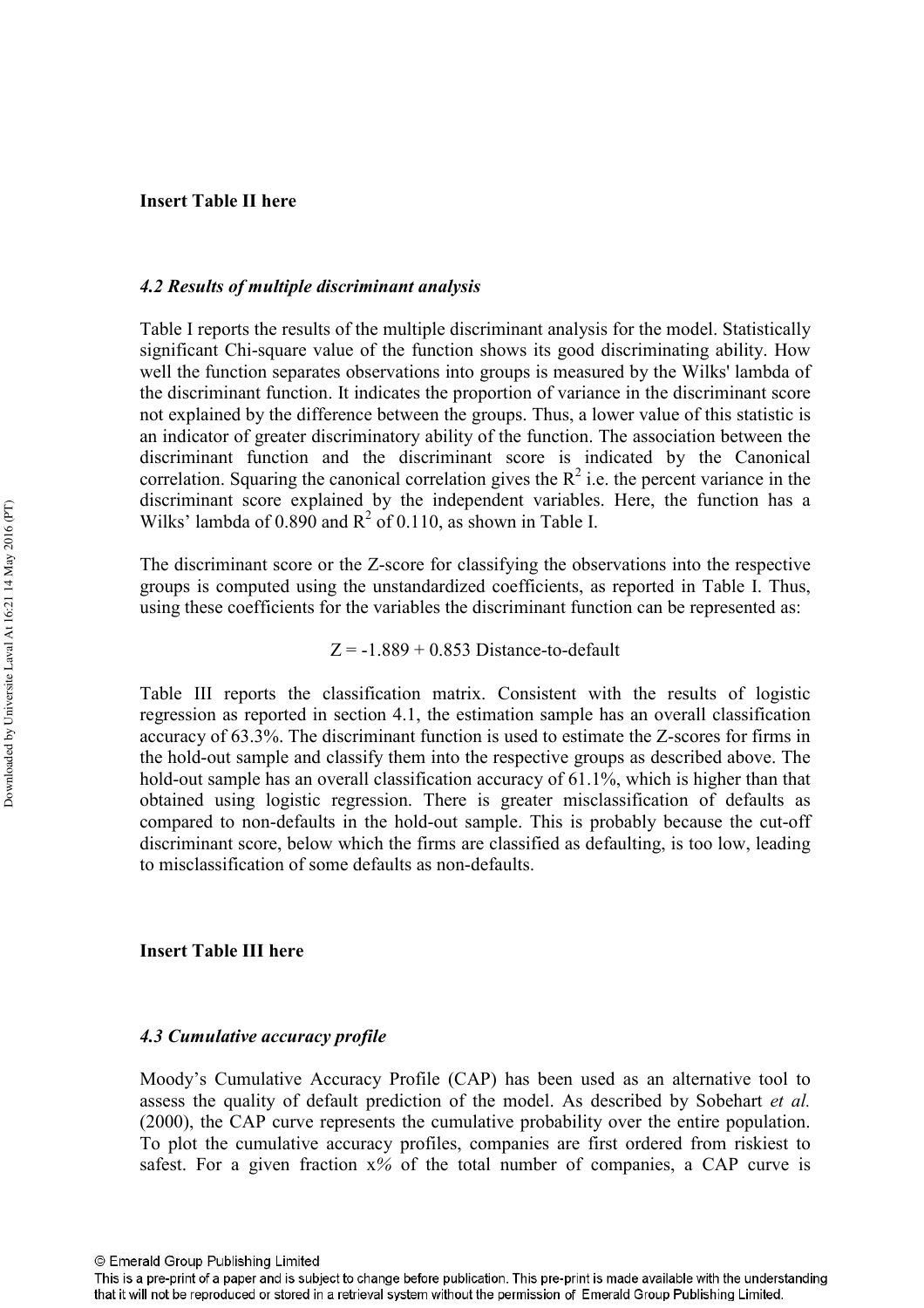constructed by calculating the corresponding number of defaulting companies as a percentage of the total number of defaulting companies. A good model clusters the defaulters at the riskiest scores and so the percentage of all defaulters identified (on the y axis) increases quickly as one moves up the sorted sample (along the x axis). A totally uninformative random model would capture a proportional fraction, i.e., x% of the defaulters with about  $x\%$  of the observations, resulting into a straight line or Random CAP. Figure 1 shows the Cumulative Accuracy Profile for the option based model (solid line). The CAP for the model is well above the random model (dotted line) indicating that the model carries useful information in predicting defaults.

#### **Insert Figure 1 here**

#### 4.4 Impact of inclusion of another variable

As shown by the analysis so far, in absence of any other information, the distance-todefault proves to be significant as a sole predictor of default. However, it would be worthwhile to examine if the addition of any other variable affects its significance. For this purpose, the Altman's Z-score has been added to the regression. As shown in Table I, the distance-to-default retains its significance even after the addition of Altman's Z-score. However, the Altman's Z-score is insignificant with Wald statistic close to zero.

#### **5.** Discussion

The option based distance-to-default is found to be statistically significant in predicting defaults. This is consistent with Jessen and Lando  $(2015)$ , who find the distance-todefault to be, by and large, successful in estimating the firms' default probabilities. Distance-to-default has a significantly negative relationship with the probability of default, which is consistent with previous studies (Papanastasopoulos, 2007; Campbell *-*, 2008; Xu and Zang, 2009). This implies that smaller the value of this variable higher the probability of default.

The robustness of distance-to-default is established as it is found to be significant even after the addition of Altman's Z-score. However, unlike some other studies (Hillegeist *et*  $al.$ , 2004 and Agarwal and Taffler, 2008) the Altman's Z-score is insignificant with Wald statistic close to zero. This may be probably because the Altman's Z-score has very little information content for predicting the probability of default.

This study contributes to the literature by establishing the significance of a simplified version of the Merton model that can be easily operationalized by practitioners. As shown in this study, accounting information (in the form of Altman's Z-score) is found to

This is a pre-print of a paper and is subject to change before publication. This pre-print is made available with the understanding that it will not be reproduced or stored in a retrieval system without the permission of Emerald Group Publishing Limited.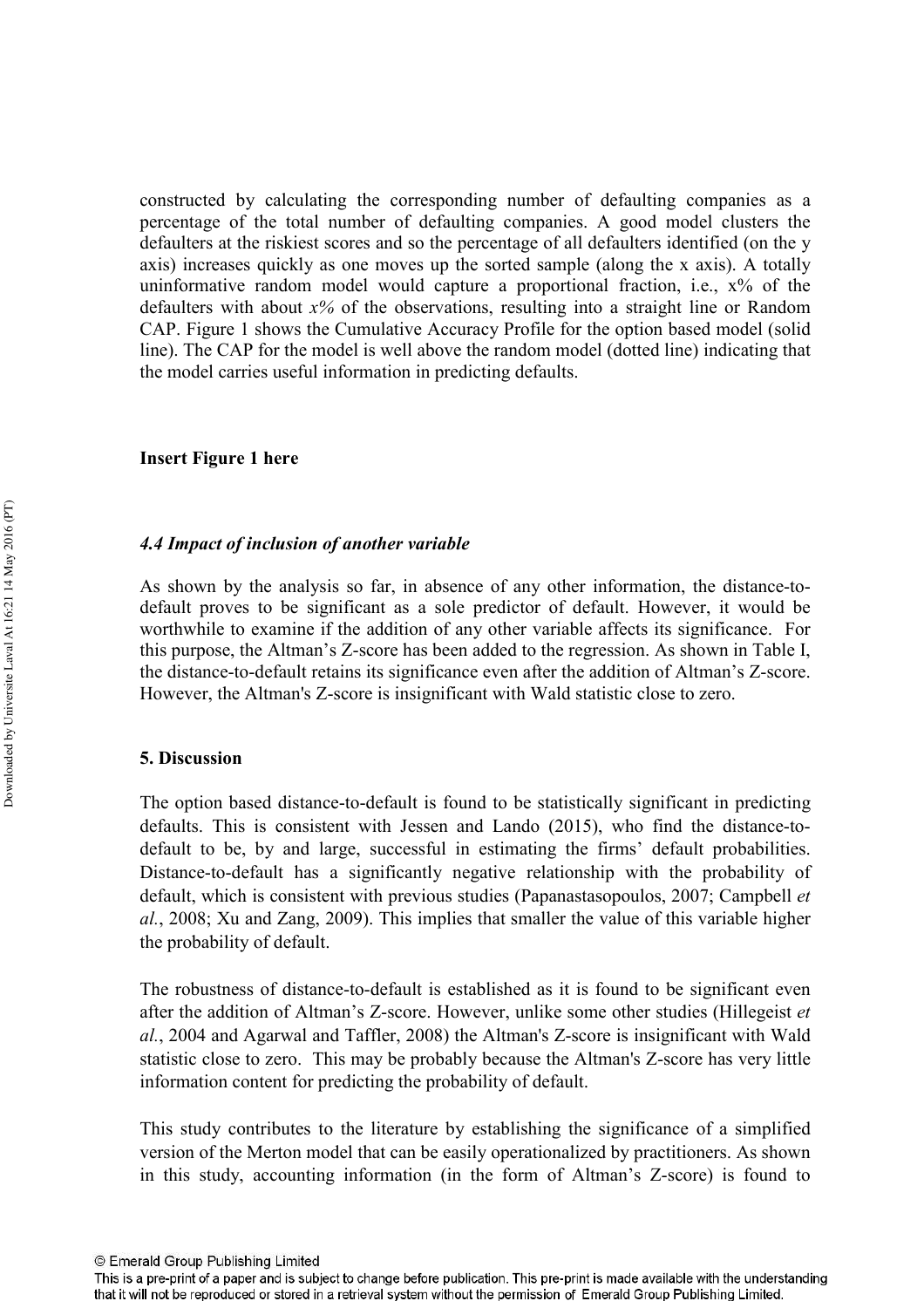meagerly contribute in default prediction. This finding probably questions the reliability and quality of such information in attempting to estimate the debt servicing capacity of the firm. Consequently, future researchers may incorporate some other variables in the analysis such as the quality of accounting information and financial reporting, quality of management, etc. Further, other alternative market based measures of default prediction may also be explored.

# **% &**

Financial default prediction has come a long way since the traditional models that relied on information from the financial statements. The option based model has continued to be extensively used by researchers. However, the extant studies provide mixed empirical evidence on the usefulness of the model in predicting defaults. Limited number of studies have been done in the Indian context. Even those that exist are insufficient due to certain reasons such as the use of traditional and complex Merton model, relatively older study period and smaller sample sizes. This study contributes to the literature by investigating the utility of the Merton model in India using a simplified version of the Merton model that can be easily operationalized by practitioners, a reasonably larger sample size and is done in a more recent period covering the post global financial crisis period.

This paper aims to assess the significance of the Merton distance-to-default in predicting defaults. The study uses logistic regression and multiple discriminant analysis for a matched pair sample of defaulting and non-defaulting listed Indian firms. Consistent with some previous studies, the option based distance-to-default is found to be statistically significant in predicting defaults and has a significantly negative relationship with the probability of default. The distance-to-default retains its significance even after the addition of Altman's Z-score. This further establishes its robustness as a significant predictor of default. A plausible limitation of the study is that the sample consists of only listed firms due to the presence of market-based variables in the model.

Although the traditional Merton model provides the theoretical base for assessing default risk it is difficult to implement due to certain complex and unpractical assumptions. The study bridges the gap between theory and practice by providing empirical evidence on the utility of a modified, simple, practical and easily adaptable measure of default risk derived from directly observable variables.

The findings of the study have important implications for lending and investment decisions. The study re-establishes the utility of option based distance-to-default as a significant predictor of defaults and having an ability to capture important information relating to the creditworthiness of a firm. This might serve as a predictive tool to lenders, particularly banks and financial institutions and investors for managing their exposures efficiently and determining the appropriate risk premium, which might be of use in their loan pricing. The findings of the study also have important implications for managers and other stakeholders. The potential direct as well as indirect costs of financial distress can be avoided by timely and accurate assessment of default risk.

This is a pre-print of a paper and is subject to change before publication. This pre-print is made available with the understanding that it will not be reproduced or stored in a retrieval system without the permission of Emerald Group Publishing Limited.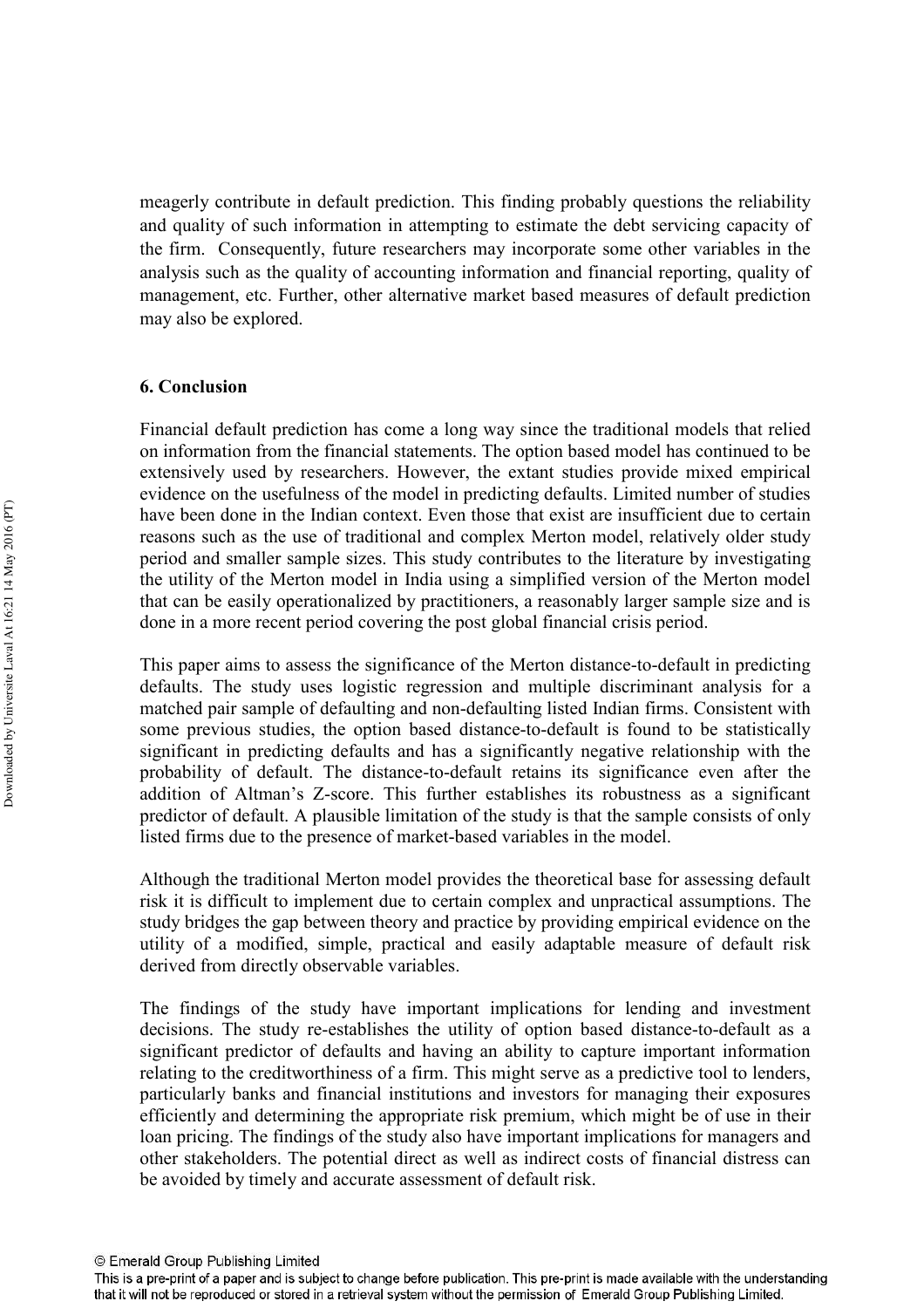# **References**

Adiana N. H. A, Halim A., Ahmad H. and Rohani M. R. (2008), "Predicting corporate failure of Malaysia's listed companies: Comparing multiple discriminant analysis, logistic regression and the hazard model", International Research Journal of Finance and *Economics*, Vol. 5 No.15, pp. 202-217.

Agarwal, V., and Taffler, R. (2008), "Comparing the performance of market-based and accounting-based bankruptcy prediction models", *Journal of Banking and Finance*, Vol. 32 No. 8, pp. 1541-1551.

Allen, D. and Powell, R. (2012), "The fluctuating default risk of Australian banks", Australian Journal of Management, Vol. 37 No. 2, pp. 297-325.

Altman, E.I. (1968), "Financial ratios, discriminant analysis and the prediction of corporate bankruptcy", *Journal of Finance*, Vol. 23 No. 4, pp. 589-609.

Altman, E.I. (1984), "A further empirical investigation of the bankruptcy cost question", *Journal of Finance*, Vol. 39 No. 4, pp. 1067-1089.

Auvray, T. and Brossard, O. (2012), "Too dispersed to monitor? Ownership dispersion, monitoring, and the prediction of bank distress", Journal of Money, Credit and Banking, Vol. 44 No. 4, pp. 685-714.

Aziz, M. A. and Dar, H. A. (2006), "Predicting corporate bankruptcy: Where we stand?", Corporate Governance, Vol. 6 No. 1, pp. 18-33.

Bandyopadhyay, A. (2006), "Predicting probability of default of Indian corporate bonds: logistic and Z-score approaches", *The Journal of Risk Finance*, Vol. 7 No.3, pp. 255-272.

Bandyopadhyay, A. (2007), "Mapping corporate drift towards default: Part 1: a market based approach", *The Journal of Risk Finance*, Vol. 8 No. 1, pp. 35-45.

Beaver, W. (1966), "Financial ratios as predictors of failure", Journal of Accounting *Research*, Vol. 4 No. 3, pp. 71-111.

Beaver, W. (1968), "Market prices, financial ratios, and the prediction of failure", Journal of Accounting Research, Vol. 6 No. 2, pp. 179-192.

Begley, J., Ming, J. and Watts, S. (1996), "Bankruptcy classification errors in the 1980's: An empirical analysis of Altman's and Ohlson's models", Review of Accounting Studies, Vol. 1 No. 4, pp. 267-284.

This is a pre-print of a paper and is subject to change before publication. This pre-print is made available with the understanding that it will not be reproduced or stored in a retrieval system without the permission of Emerald Group Publishing Limited.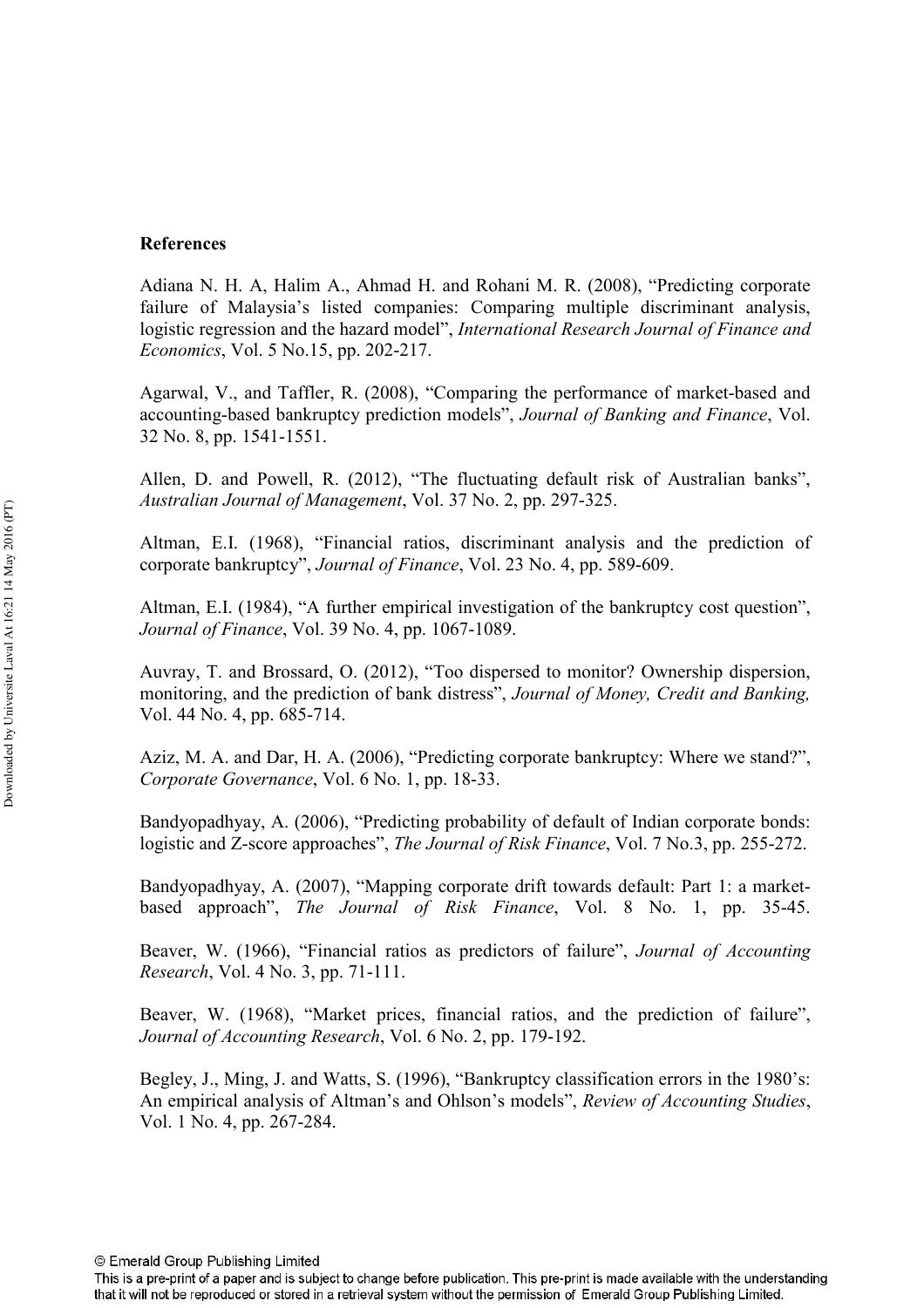Bharath, S.T., and Shumway, T. (2008), "Forecasting default with the Merton distance to default model", *The Review of Financial Studies*, Vol. 21 No. 3, pp. 1339-1369.

Bhunia, A. and Sarkar, R. (2011), "A study of financial distress based on MDA",  of Management Research, Vol. 3 No. 2, pp. 1-11.

Black, F. and Scholes, M. (1973), "The pricing of options and corporate liabilities", Journal of Political Economy, Vol. 81 No. 3, pp. 637-654.

Bystrom, H. N. (2006), "Merton Unraveled: A flexible way of modeling default risk", The Journal of Alternative Investments, Vol. 8 No.4, pp. 39-47.

Campbell, J. Y., Hilscher, J. and Szilagyi, J. (2008), "In search of distress risk",  *of Finance*, Vol. 63 No. 6, pp. 2899-2939.

Crosbie, P. and Bohn, J. (2003), "Modeling default risk", Modeling Methodology, Moody's KMV Company.

Du, Y. and Suo, W. (2007), "Assessing credit quality from the equity market: Can a structural approach forecast credit ratings?", Canadian Journal of Administrative *Sciences*, *Vol.* 24 No. 3, pp. 212-228.

Duffie, D., Saita, L. and Wang, K. (2007), "Multi-period corporate default prediction with stochastic covariates", *Journal of Financial Economics*, Vol. 83 No. 3, pp. 635-665.

Eichler, S., Karmann, A., and Maltritz, D. (2011), "The term structure of banking crisis risk in the United States: A market data based compound option approach,  *Banking & Finance*, Vol. 35 No. 4, pp. 876-885.

Etemadi, H., Rostamy, A.A. and Dehkordi, H.F. (2009), "A genetic programming model for bankruptcy prediction: Empirical evidence from Iran", Expert Systems with *Applications, Vol. 36 No. 2, pp. 3199-3207.* 

Erlenmaier, U. and Gersbach, H. (2014), "Default Correlations in the Merton Model", *Review of Finance, Vol. 18 No. 5, pp. 1775-1809.* 

Friewald, N., Wagner, C. and Zechner, J. (2014), "The cross-section of credit risk premia and equity returns", *Journal of Finance*, Vol. 69 No. 6, pp. 2419-2469.

Gharghori, P., Chan, H. and Faff, R. (2006), "Investigating the performance of alternative default-risk models: Option-based versus accounting-based approaches", Australian Journal of Management, Vol. 31 No. 2, pp. 207-234.

Gu, Z. (2002), "Analyzing bankruptcy in the restaurant industry: A multiple discriminant model", *Hospitality Management*, Vol. 21 No. 1, pp. 25-42.

This is a pre-print of a paper and is subject to change before publication. This pre-print is made available with the understanding that it will not be reproduced or stored in a retrieval system without the permission of Emerald Group Publishing Limited.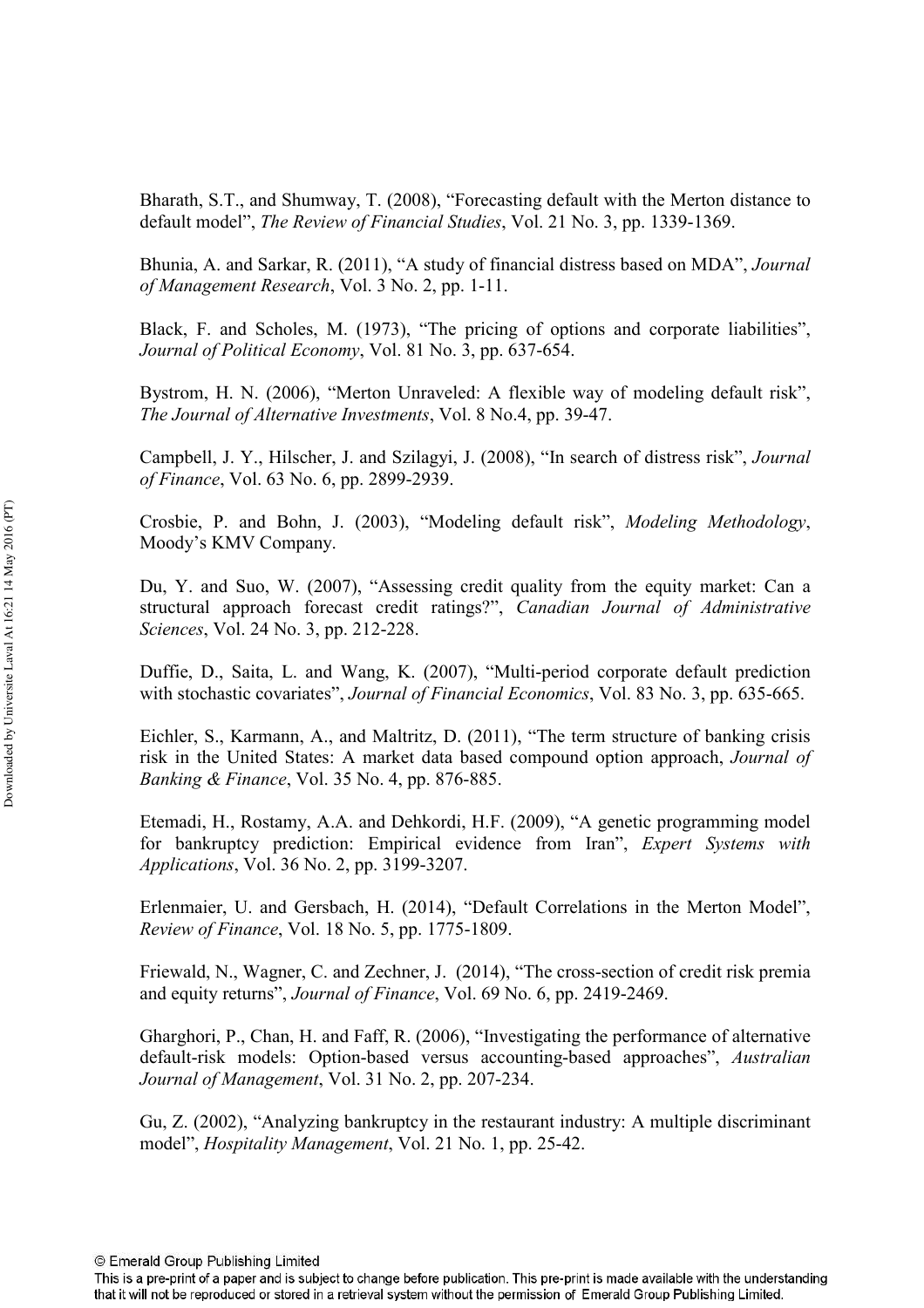Hillegeist, S., Keating, E., Cram, D. and Lundstedt, K. (2004), "Assessing the probability of bankruptcy", *Review of Accounting Studies*, Vol. 9 No. 1, pp. 5-34.

Huang, F., Sheng, Y. and Li, Z. (2010), "Evaluation of default risk based on KMV model for ICBC, CCB and BOC", International Journal of Economics and Finance, Vol. 2 No.1, pp. 72-80.

Jardin, P. Du. (2010), "Predicting bankruptcy using neural networks and other classification methods: The influence of variable selection techniques on model accuracy", *Neurocomputing*, Vol. 73 No. 10, pp. 2047-2060.

Jardin, P. Du., and Severin, E. (2011), "Predicting corporate bankruptcy using a self organizing map: An empirical study to improve the forecasting horizon of a financial failure model", *Decision Support Systems*, Vol. 51 No.3, pp. 701-711.

Jessen, C. and Lando, D. (2015), "Robustness of distance-to-default", *Journal of Banking* and Finance, Vol. 50, pp.493-505.

Kealhofer, S. (2003), "Quantifying credit risk I: Default prediction", Financial Analysts *Journal*, Vol. 59 No.1, pp. 30-44.

Keehwan, P., Chang Mo, A., Dohyeon, K. and Saekwon, K. (2013), "An empirical study of credit spreads in an emerging market: The case of Korea", *Pacific-Basin Finance Journal*, Vol. 21 No.1, pp. 952-966.

Kim, H.S. and Sohn, S.Y. (2010), "Support vector machines for default prediction of SMEs based on technology credit", *European Journal of Operational* Research, Vol. 201 No. 3, pp. 838-846.

Kim, Y. (2013), "Modeling of commercial real estate credit risks", *Quantitative Finance*, Vol. 13 No. 12, pp. 1977-1989.

Koutsomanoli-Filippaki, A. and Mamatzakis, E. (2009), "Performance and Merton-type default risk of listed banks in the EU: A panel VAR approach", *Journal of Banking & Finance*, Vol. 33 No. 11, pp. 2050-2061.

Kumar, P.R. and Ravi, V. (2007), "Bankruptcy prediction in banks and firms via statistical and intelligent techniques - A review", *European Journal of Operational Research*, Vol. 180 No. 1, pp. 1-28.

Lennox, C. (1999), "Identifying failing companies: a re-evaluation of the logit, probit, and DA approaches", *Journal of Economics and Business*, Vol. 51 No. 4, pp. 347-64.

Lifschutz, S. and Jacobi, A. (2010), "Predicting bankruptcy: Evidence from Israel", International Journal of Business and Management, Vol. 5 No. 4, pp. 133-141.

This is a pre-print of a paper and is subject to change before publication. This pre-print is made available with the understanding that it will not be reproduced or stored in a retrieval system without the permission of Emerald Group Publishing Limited.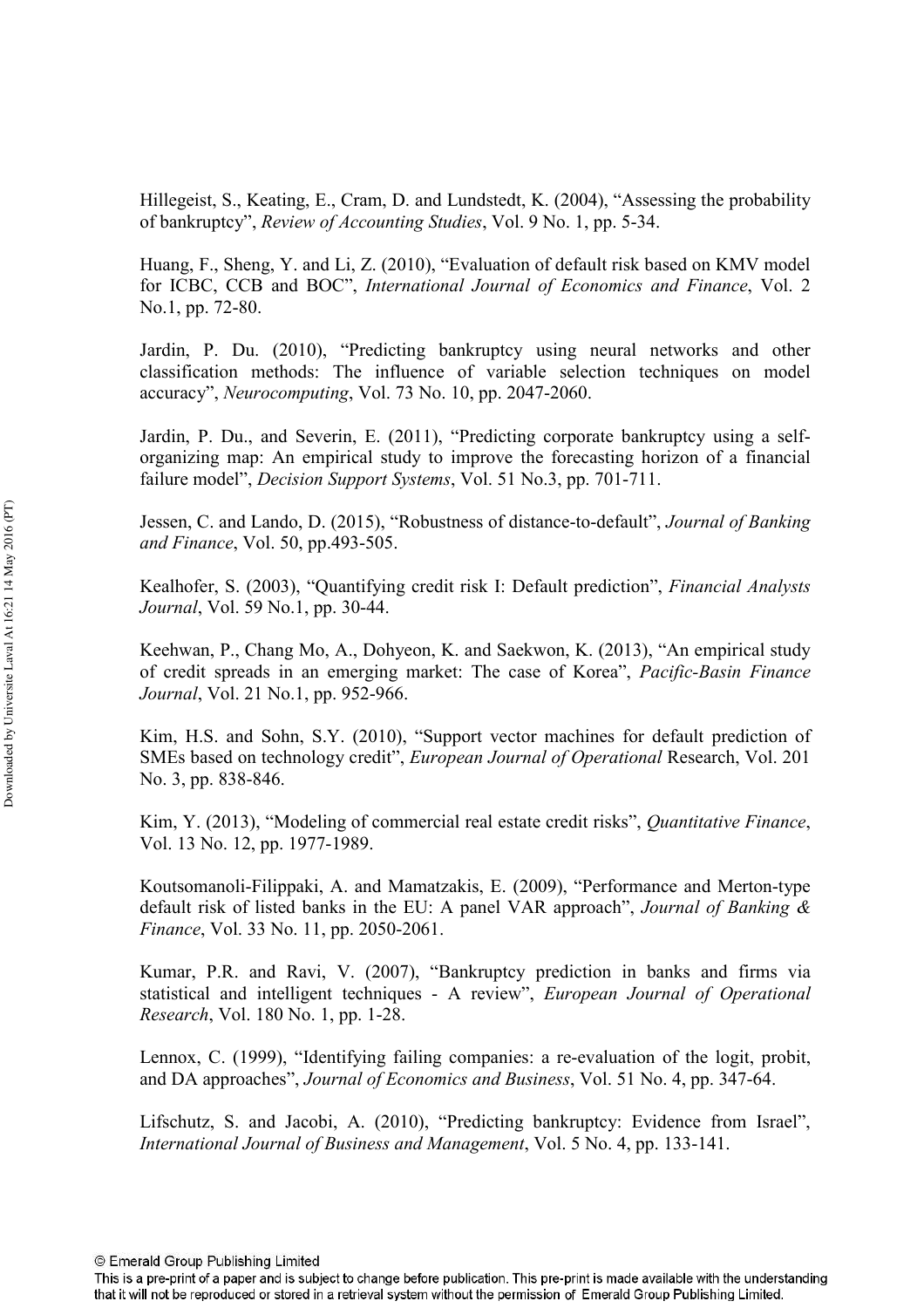Merton, R. (1974), "On the pricing of corporate debt: The risk structure of interest rates", *Journal of Finance*, Vol. 29 No. 2, pp. 449-470.

Min, J.H., Jeong, C. and Kim, M.S. (2011), "Tuning the architecture of support vector machine: The case of bankruptcy prediction", International Journal of Management *Science*, *Vol.* 17 No. 1, pp. 19-43.

Mishra, A.K, Kulkarni, A. C. and Thakker, J. (2008), "How good is Merton model at assessing credit risk? Evidence from India", Second Singapore International Conference on Finance, January 29, 2008.

Muller, G.H., Steyn-Bruwer, B.W. and Hamman, W.D. (2009), "Predicting financial distress of companies listed on the JSE – A comparison of techniques", South African Journal of Business Management, Vol. 40 No. 1, pp. 21-32.

Ohlson, J. (1980), "Financial ratios and the probabilistic prediction of bankruptcy", Journal of Accounting Research, Vol. 18 No. 1, pp. 109-131.

Opler, T.C. and Titman, S. (1994), "Financial distress and corporate performance", *Journal of Finance*, Vol. 54 No. 3, pp. 1015-1040.

Papanastasopoulos, G. (2007), "Using option theory and fundamentals to assessing default risk of listed firms", International Journal of Accounting, Auditing and Performance Evaluation, Vol. 4 No. 3, pp. 305-331.

Patel, K. and Vlamis, P. (2006), "An empirical estimation of default risk of the UK real estate companies", The Journal of Real Estate Finance and Economics, Vol. 32 No. 1, pp. 21-40.

Premchandra, I.M., Chen, Y. and Watson, J. (2011), "DEA as a tool for predicting corporate failure and success: A case of bankruptcy assessment", *Omega*, Vol. 39 No. 6, pp. 620-626.

Rashid, A. and Abbas, Q. (2011), "Predicting bankruptcy in Pakistan", Theoretical and *Applied Economics*, Vol. 18 No. 9, pp. 103-128.

Reisz, A. and Perlich, C. (2007), "A market-based framework for bankruptcy prediction", *Journal of Financial Stability*, Vol. 3 No.2, pp. 85-131.

Sinha, P., Sharma, S. and Sondhi, K. (2013), "Market valuation and risk assessment of Indian banks using Black -Scholes -Merton model", MPRA Paper No. 47442, June 6, 2013.

Sobehart, J.R., Keenan, S. and Stein, R. (2000), "Rating methodology: Benchmarking quantitative default risk models: A validation methodology", Moody's Investors Service.

This is a pre-print of a paper and is subject to change before publication. This pre-print is made available with the understanding that it will not be reproduced or stored in a retrieval system without the permission of Emerald Group Publishing Limited.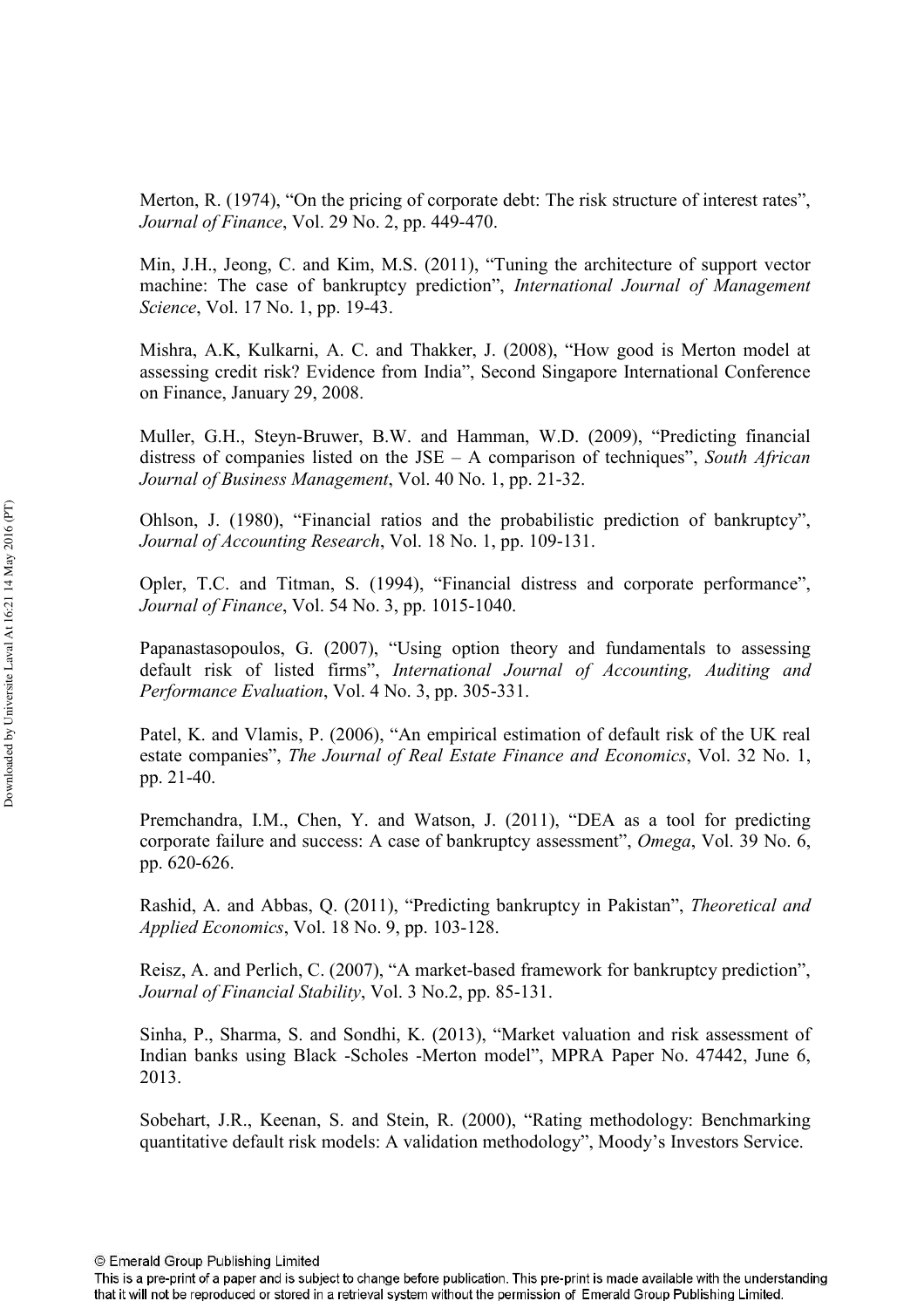Stein, R. M. (2005), "Evidence on the incompleteness of Merton-type structural models for default prediction", Technical Paper No. 1-2-1-2000, Moody's KMV Company.

Triandafil, C. M., Brezeanu, P., Petrescu, M. and Badea, L. (2009), "Is there needed an industry approach on corporate default risk? Case study on companies listed on Romanian stock exchange", *Theoretical & Applied Economics*, Vol. 16 No. 2, pp. 61-72.

Tudela, M. and Young, G. (2005), "A Merton-model approach to assessing the default risk of UK public companies", International Journal of Theoretical and Applied Finance, Vol. 8 No. 6, pp.  $737-761$ .

Vassalou, M. and Xing, Y. (2004), "Default risk in equity returns", *Journal of Finance*, Vol. 59 No. 2, pp. 831-868.

Wu, D., Liang, L. and Yang, Z. (2008), "Analyzing the financial distress of Chinese public companies using probabilistic neural networks and multivariate discriminate analysis", *Socio-Economic Planning Sciences*, Vol. 42 No. 3, pp. 206-220.

Xu, M. and Zang, C. (2009), "Bankruptcy prediction: the case of Japanese listed companies", *Review of Accounting Studies*, Vol. 14 No. 4, pp. 534-558.

Zavgren, C.V. (1985), "Assessing the vulnerability to failure of American industrial firms: a logistic analysis", *Journal of Business Finance and Accounting*, Vol. 12 No. 1, pp. 19-45.

This is a pre-print of a paper and is subject to change before publication. This pre-print is made available with the understanding that it will not be reproduced or stored in a retrieval system without the permission of Emerald Group Publishing Limited.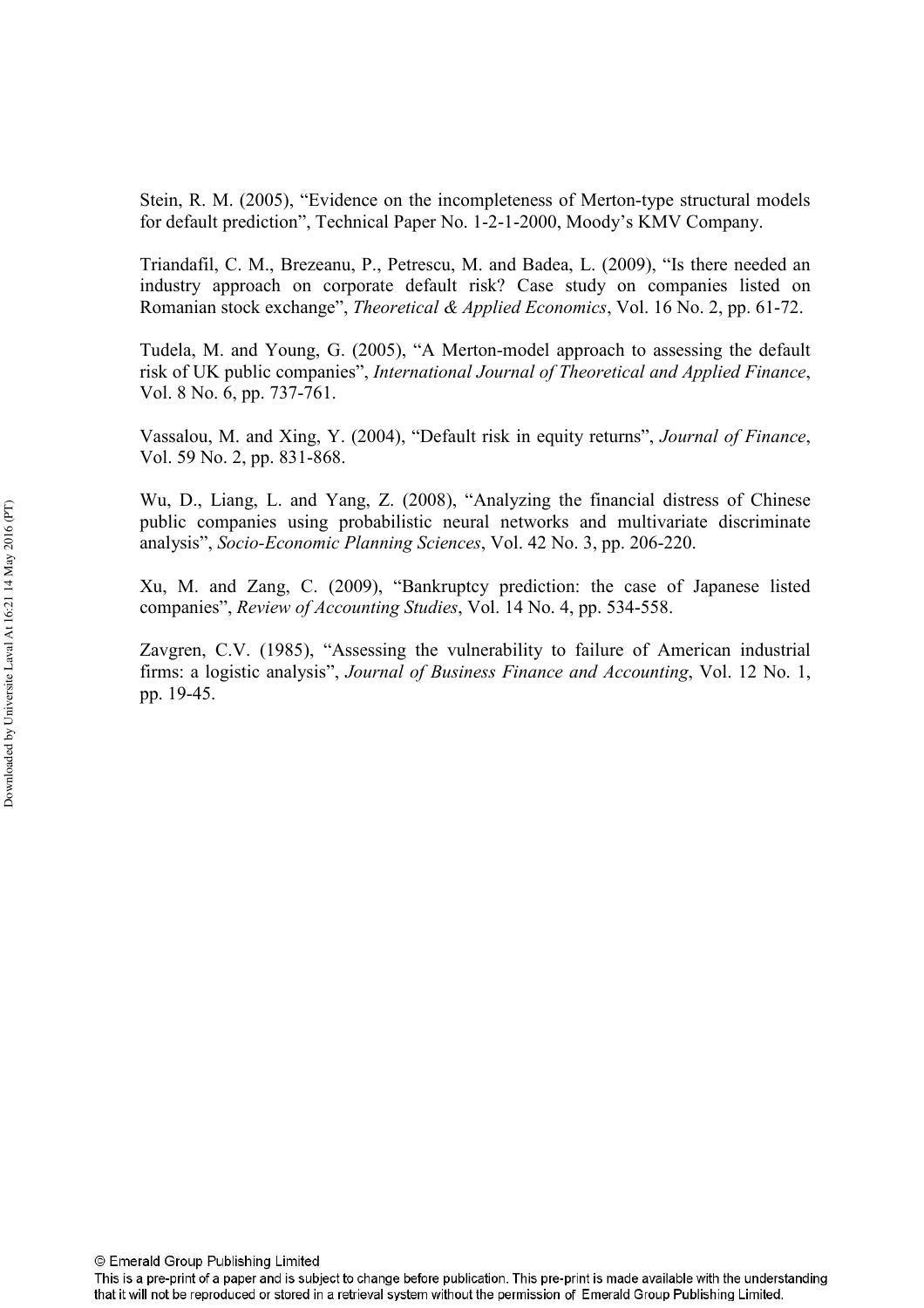

Figure 1. Cumulative accuracy profile for the model

This is a pre-print of a paper and is subject to change before publication. This pre-print is made available with the understanding that it will not be reproduced or stored in a retrieval system without the permission of Emerald Group Publishing Limited.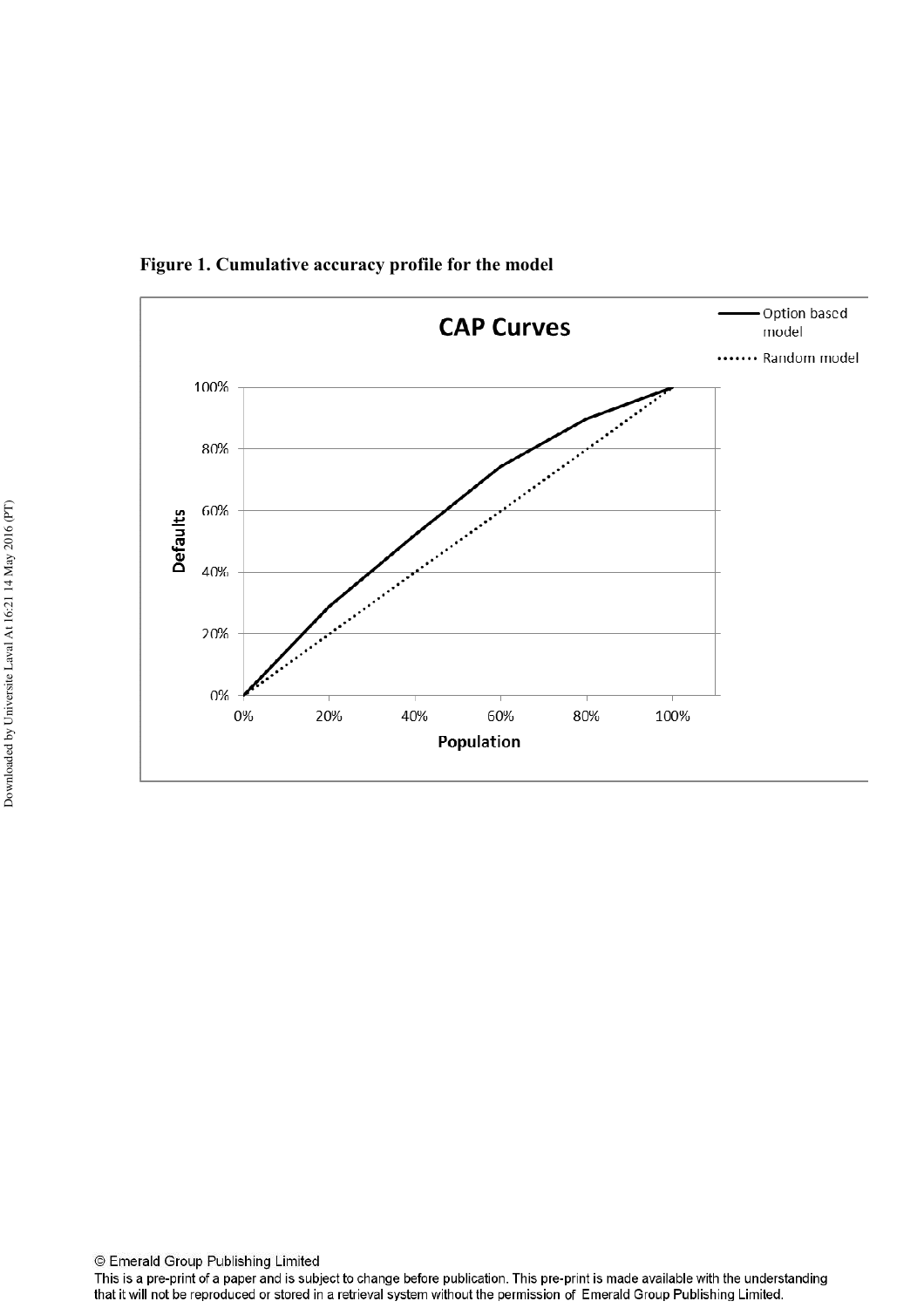| <b>Variables</b>                                              | Logistic regression                         | Logistic regression<br>(with Altman's Z-<br>score included) | <b>Multiple discriminant</b><br>analysis |
|---------------------------------------------------------------|---------------------------------------------|-------------------------------------------------------------|------------------------------------------|
|                                                               | <b>Beta coefficient</b><br>(Wald statistic) | <b>Beta coefficient</b><br>(Wald statistic)                 | <b>Unstandardized</b><br>coefficients    |
| Constant                                                      | $1.809***$<br>(14.538)                      | 1.811<br>(14.409)                                           | $-1.889$                                 |
| Distance-to-default                                           | $-0.863***$<br>(14.671)                     | $-0.865***$<br>(13.821)                                     | 0.853                                    |
| Altman's Z-score                                              |                                             | 0.001<br>(0.001)                                            |                                          |
| -2 Log likelihood<br>Chi-square<br>Nagelkerke $R^2$           | 224.560<br>24.973***<br>0.173               | 224.560<br>24.974***<br>0.173                               |                                          |
| Canonical correlation<br>$R^2$<br>Wilks' lambda<br>Chi-square |                                             |                                                             | 0.332<br>0.110<br>0.890<br>***<br>20.779 |

#### Table I. Result of logistic regression and multiple discriminant analysis

**Note:** \*\*\* denotes statistical significance at 0.01 level

# Table II. Logistic regression classification matrix

| <b>Estimation sample</b> | Predicted group               |                                           |                       |  |
|--------------------------|-------------------------------|-------------------------------------------|-----------------------|--|
| Observed group           | Defaults                      | Non-defaults                              | Total                 |  |
| Defaults                 | 69 <sup>a</sup><br>(76.7%)    | 21                                        | 90<br>$(100\%)$       |  |
| Non-defaults             | 45<br>$(50\%)$                | $(23.3\%)$<br>45 <sup>b</sup><br>$(50\%)$ | 90<br>$(100\%)$       |  |
| Overall accuracy         | 76.7%                         | 50%                                       | $63.3\%$ <sup>c</sup> |  |
| Hold-out sample          | Predicted group               |                                           |                       |  |
| Observed group           | Defaults                      | Non-defaults                              | Total                 |  |
| Defaults                 | 15 <sup>a</sup><br>$(33.3\%)$ | 30<br>$(66.7\%)$                          | 45<br>$(100\%)$       |  |

This is a pre-print of a paper and is subject to change before publication. This pre-print is made available with the understanding that it will not be reproduced or stored in a retrieval system without the permission of Emerald Group Publishing Limited.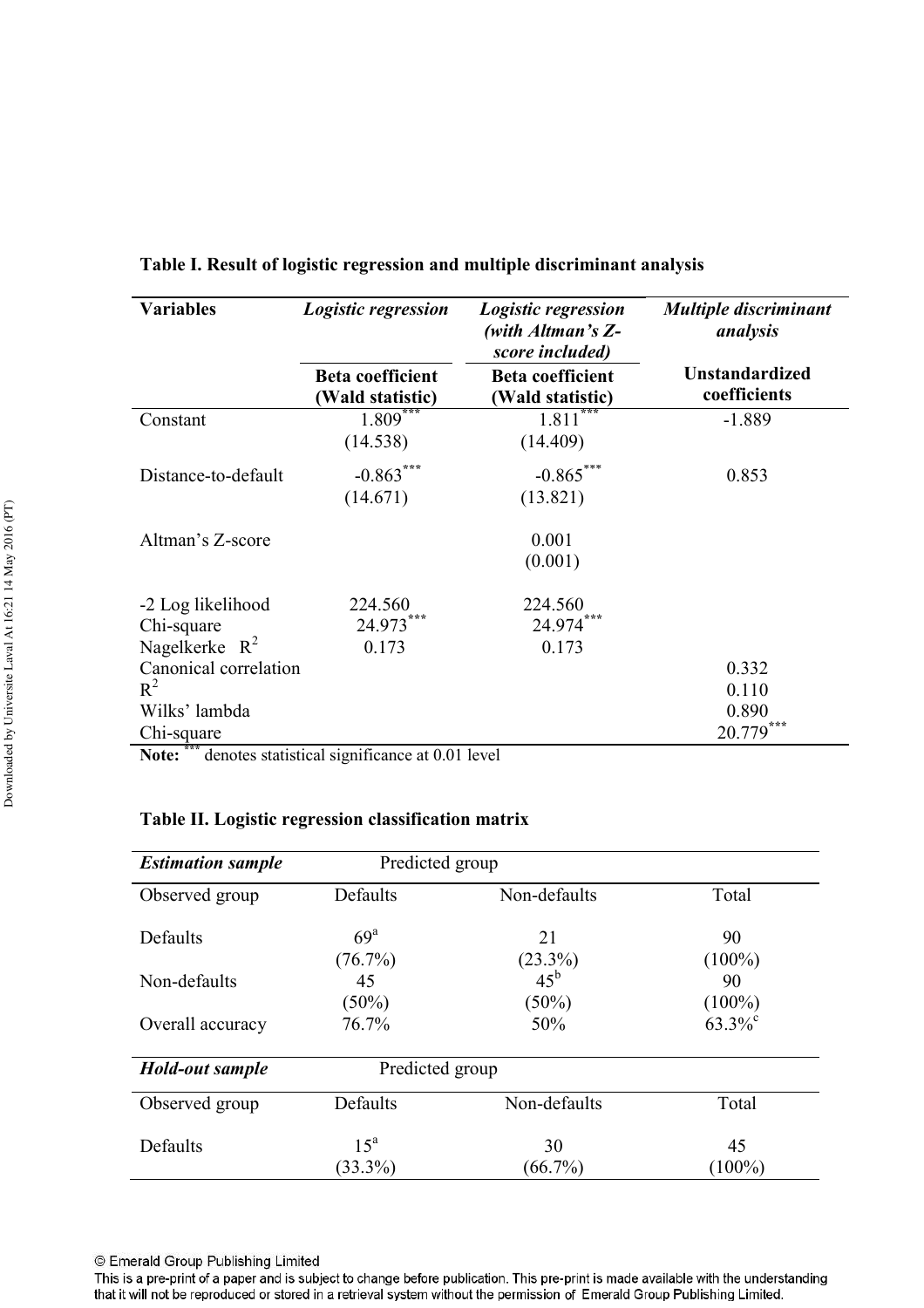| Non-defaults     |            | 34 <sup>b</sup> | 45                    |
|------------------|------------|-----------------|-----------------------|
|                  | $(24.5\%)$ | $(75.5\%)$      | $(100\%)$             |
| Overall accuracy | 33.3%      | 75.5%           | $54.4\%$ <sup>c</sup> |

Notes: <sup>a</sup> indicates the number or percentage of defaults correctly classified as defaults, <sup>b</sup> indicates the number or percentage of non-defaults correctly classified as non-defaults and <sup>c</sup> indicates the overall accuracy estimated as the average of  $a$  and  $b$ .

| <b>Estimation sample</b> | Predicted group                 |                                    |                                    |
|--------------------------|---------------------------------|------------------------------------|------------------------------------|
| Observed group           | Defaults                        | Non-defaults                       | Total                              |
| Defaults                 | $74^{\mathrm{a}}$<br>$(82.2\%)$ | 16<br>$(17.8\%)$                   | 90<br>$(100\%)$                    |
| Non-defaults             | 50                              | 40 <sup>b</sup>                    | 90                                 |
| Overall accuracy         | $(55.6\%)$<br>82.2%             | $(44.4\%)$<br>44.4%                | $(100\%)$<br>$63.3\%$ <sup>c</sup> |
| Hold-out sample          | Predicted group                 |                                    |                                    |
| Observed group           | Defaults                        | Non-defaults                       | Total                              |
| Defaults                 | $22^{\mathrm{a}}$               | 23                                 | 45                                 |
| Non-defaults             | $(48.9\%)$<br>12<br>(26.7%)     | $(51.1\%)$<br>$33^b$<br>$(73.3\%)$ | $(100\%)$<br>45<br>$(100\%)$       |
| Overall accuracy         | 48.9%                           | 73.3%                              | $61.1\%$ <sup>c</sup>              |

# Table III. MDA classification matrix

Notes: <sup>a</sup> indicates the number or percentage of defaults correctly classified as defaults, <sup>b</sup> indicates the number or percentage of non-defaults correctly classified as non-defaults and <sup>c</sup> indicates the overall accuracy estimated as the average of  $a$  and  $b$ .

# About the Authors

Khushbu Agrawal is a Fellow of the Indian Institute of Management Indore, India, specializing in the area of finance and accounting. Her research interests include initial public offerings, corporate defaults, financial reporting and earnings management. She has published various articles in national and international journals.

Yogesh Maheshwari, Ph.D., is a Professor of Finance at the Indian Institute of Management Indore, India. His core teaching and research areas belong to financial management, financial markets & institutions, security analysis, and investment management. He has more than 26 years of work experience, spanning the financial services industry as well as academics. Besides publishing articles in national and

This is a pre-print of a paper and is subject to change before publication. This pre-print is made available with the understanding that it will not be reproduced or stored in a retrieval system without the permission of Emerald Group Publishing Limited.